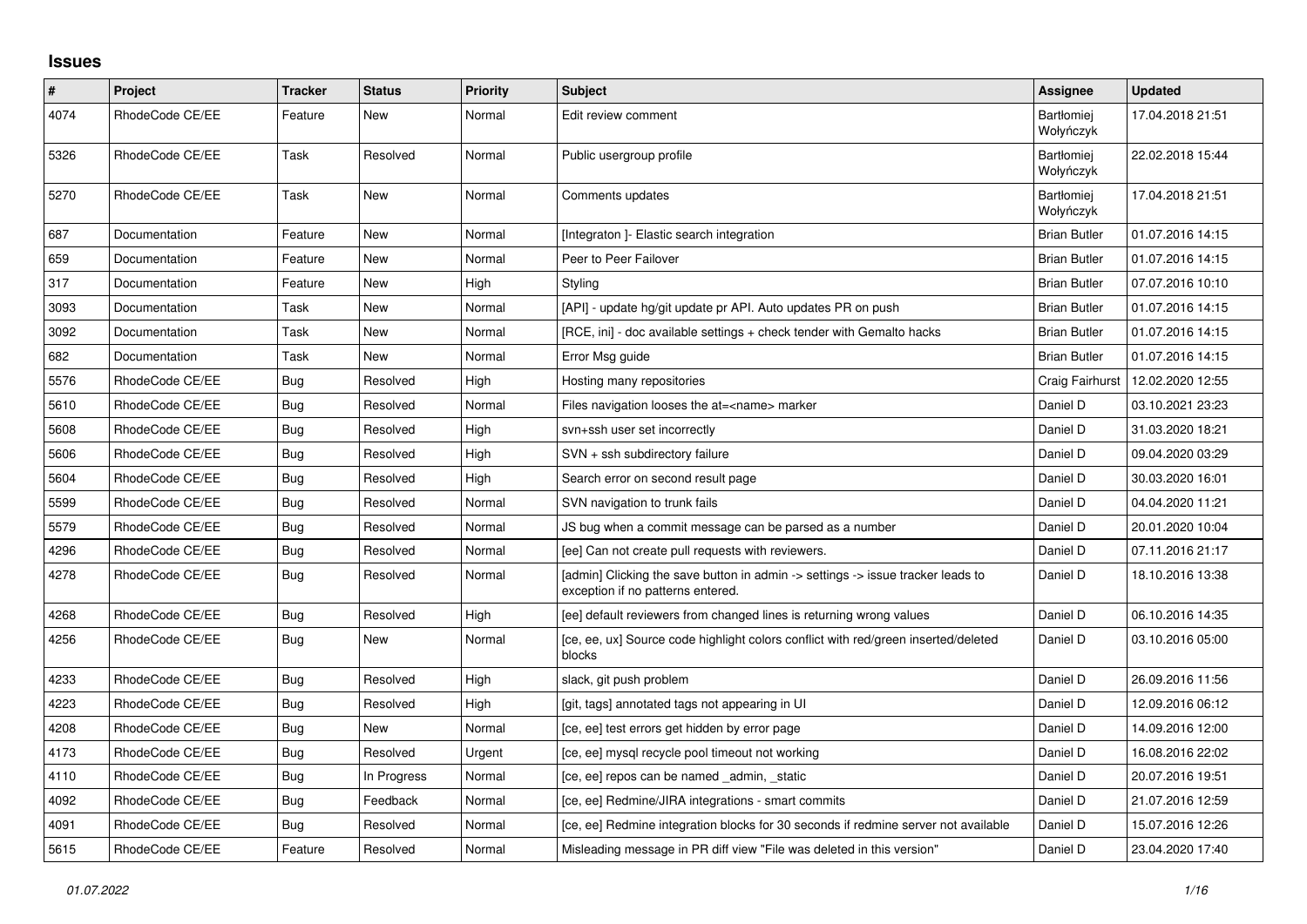| $\vert$ # | Project         | Tracker    | <b>Status</b> | <b>Priority</b> | <b>Subject</b>                                                                                 | Assignee             | <b>Updated</b>                   |
|-----------|-----------------|------------|---------------|-----------------|------------------------------------------------------------------------------------------------|----------------------|----------------------------------|
| 5602      | RhodeCode CE/EE | Feature    | Resolved      | Normal          | Copy full path only copies partial                                                             | Daniel D             | 30.03.2020 16:04                 |
| 5581      | RhodeCode CE/EE | Feature    | Resolved      | Normal          | expose `send_email` option in the HTTP API, for `comment_commit` and<br>`comment_pull_request` | Daniel D             | 29.01.2020 11:46                 |
| 4267      | RhodeCode CE/EE | Feature    | Resolved      | Normal          | [ce, ee] jira tracker integration wildcard project key support                                 | Daniel D             | 10.10.2016 20:13                 |
| 4232      | RhodeCode CE/EE | Feature    | New           | Normal          | [ce, ee, pr, compare] redo diffs, support side by side diffs, html diffs                       | Daniel D             | 25.10.2016 15:40                 |
| 4225      | RhodeCode CE/EE | Feature    | Resolved      | Normal          | [ce, ee] repo group integrations cascade to child repo groups                                  | Daniel D             | 14.09.2016 11:12                 |
| 4183      | RhodeCode CE/EE | Feature    | Resolved      | Normal          | Different roles for PR reviewers                                                               | Daniel D             | 12.10.2020 23:13                 |
| 4175      | RhodeCode CE/EE | Feature    | Resolved      | Normal          | [ce, ee] repo group integrations                                                               | Daniel D             | 16.08.2016 20:00                 |
| 4157      | RhodeCode CE/EE | Feature    | New           | Normal          | [integrations] Integrate with industry standard SW development tools                           | Daniel D             | 08.08.2016 12:55                 |
| 1131      | RhodeCode CE/EE | Feature    | Resolved      | Normal          | Implement default reviewers for code review                                                    | Daniel D             | 21.09.2016 18:28                 |
| 4311      | RhodeCode CE/EE | Task       | Resolved      | Normal          | Diffs feedback                                                                                 | Daniel D             | 26.11.2016 14:10                 |
| 4289      | RhodeCode CE/EE | Task       | New           | Low             | [ce, ee] clean up pygments lexer functions + handling                                          | Daniel D             | 21.10.2016 14:44                 |
| 4288      | RhodeCode CE/EE | Task       | Resolved      | Normal          | [ce, ee] unify controllers that use diffs                                                      | Daniel D             | 02.08.2017 11:41                 |
| 4259      | RhodeCode CE/EE | Task       | Resolved      | Low             | Events, create post-create-user event                                                          | Daniel D             | 30.01.2017 20:11                 |
| 4246      | RhodeCode CE/EE | Task       | New           | Normal          | [ce, ee, vcs, git] add tests for annotated git tags                                            | Daniel D             | 13.02.2018 18:03                 |
| 4238      | RhodeCode CE/EE | Task       | Resolved      | Normal          | default reviewers updates                                                                      | Daniel D             | 06.10.2016 14:26                 |
| 4202      | RhodeCode CE/EE | Task       | Resolved      | Normal          | Polish the 503.html page                                                                       | Daniel D             | 30.08.2016 23:54                 |
| 4197      | RhodeCode CE/EE | Task       | New           | Normal          | [ce, ee] get list of users with their permissions to a repository                              | Daniel D             | 22.09.2017 10:30                 |
| 4181      | RhodeCode CE/EE | Task       | Resolved      | Normal          | Integrations: allow root repos only integrations                                               | Daniel D             | 31.08.2016 17:44                 |
| 4180      | RhodeCode CE/EE | Task       | Resolved      | Normal          | integrations: possible limit the updates sent                                                  | Daniel D             | 22.08.2016 12:22                 |
| 4179      | RhodeCode CE/EE | Task       | New           | Normal          | [ce, ee] refine perms summary list                                                             | Daniel D             | 14.09.2016 12:09                 |
| 4147      | RhodeCode CE/EE | Task       | New           | Normal          | [ce, ee, docs] Events documentation                                                            | Daniel D             | 15.08.2016 12:33                 |
| 4120      | RhodeCode CE/EE | Task       | New           | Normal          | [ce] replace get_repo_nodes api                                                                | Daniel D             | 17.04.2018 21:49                 |
| 4199      | RhodeCode CE/EE | Bug        | Resolved      | High            | investigate: ongoing SSL problems when switching to 4.X from 3.X                               | Johannes<br>Bornhold | 15.09.2016 13:14                 |
| 3971      | RhodeCode CE/EE | <b>Bug</b> | Resolved      | Normal          | [ce, vcs] Merge requests/Pull requests failing due to rebase problem                           | Johannes<br>Bornhold | 19.07.2016 15:54                 |
| 4153      | RhodeCode CE/EE | Task       | Resolved      | Normal          | Optimize readme fetching by changing the system of readme detection                            | Johannes<br>Bornhold | 09.09.2016 10:17                 |
| 4254      | RhodeCode CE/EE | <b>Bug</b> | Resolved      | Normal          | [frontend] 500 Internal Server Error with i18n-ed pages                                        |                      | Lisa Quatmann   30.09.2016 14:38 |
| 4224      | RhodeCode CE/EE | <b>Bug</b> | Resolved      | Normal          | [docs] update docs re: removing old instances when switching editions                          |                      | Lisa Quatmann   11.10.2016 15:36 |
| 4121      | RhodeCode CE/EE | <b>Bug</b> | Resolved      | Normal          | [ce, ee] server announcement has extra margin                                                  |                      | Lisa Quatmann   26.09.2016 14:00 |
| 3488      | RhodeCode CE/EE | <b>Bug</b> | Resolved      | Normal          | [frontend, styling] update icon font                                                           |                      | Lisa Quatmann   04.10.2016 13:27 |
| 4194      | RhodeCode CE/EE | Task       | Resolved      | Normal          | move svn http backend out of labs into a real VCS settings                                     |                      | Lisa Quatmann   14.09.2016 23:16 |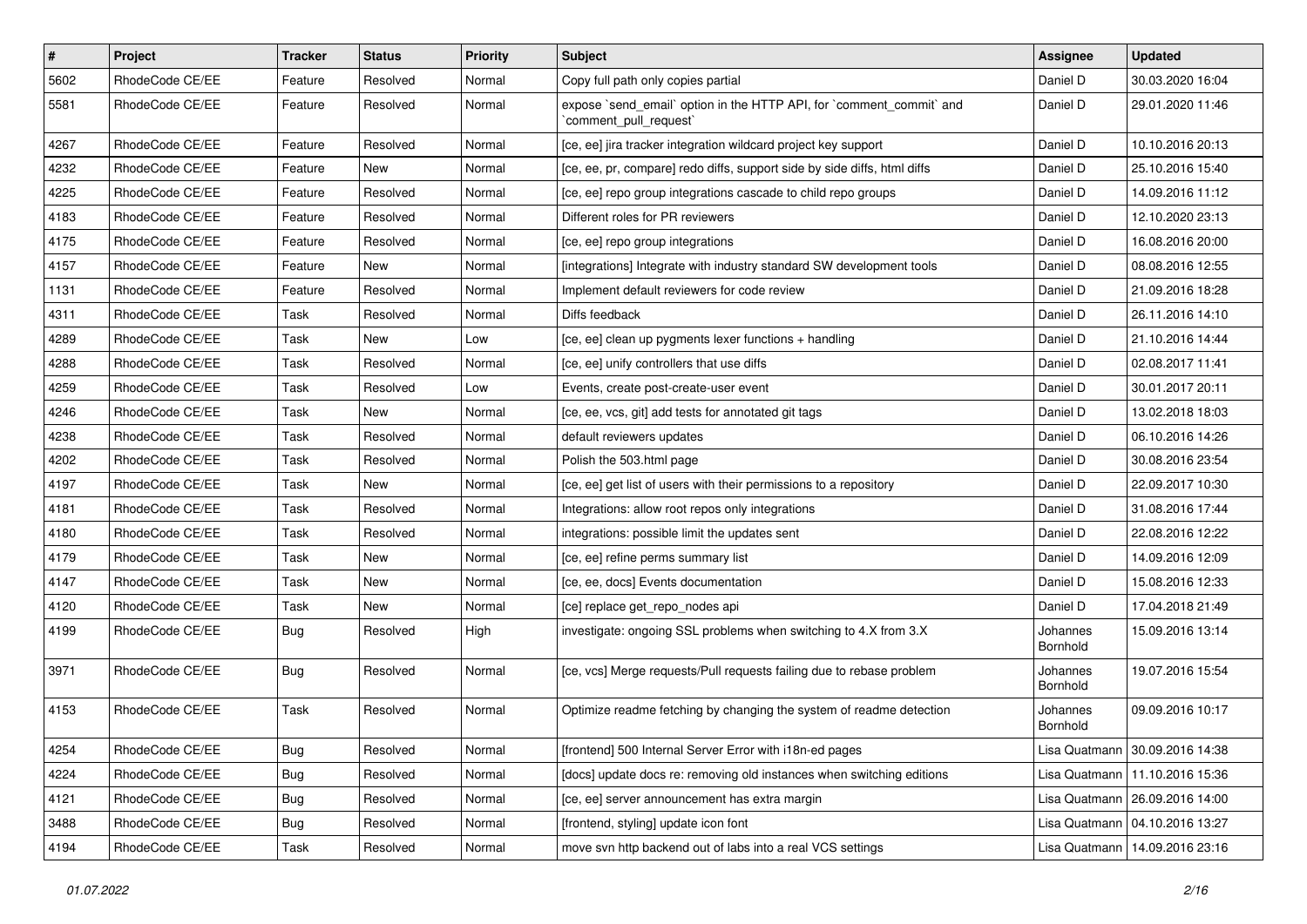| $\vert$ # | Project         | <b>Tracker</b> | <b>Status</b> | <b>Priority</b> | <b>Subject</b>                                                                                | Assignee                            | <b>Updated</b>   |
|-----------|-----------------|----------------|---------------|-----------------|-----------------------------------------------------------------------------------------------|-------------------------------------|------------------|
| 5257      | RhodeCode CE/EE | <b>Bug</b>     | New           | Normal          | Git repository with big binary file provokes error and strange behavior/memory leak<br>of RH. | Marcin<br>Kuzminski<br>[CTO]        | 23.03.2017 22:02 |
| 4276      | RhodeCode CE/EE | Bug            | Resolved      | Normal          | System info page uses mercurial/git versions from RhodeCode instead of VCSServer              | Marcin<br>Kuzminski<br>[CTO]        | 14.11.2016 21:19 |
| 4250      | RhodeCode CE/EE | <b>Bug</b>     | Resolved      | Normal          | Adding a reviewer into existing PR doesn't set a reason.                                      | Marcin<br>Kuzminski<br>[CTO]        | 07.10.2016 20:05 |
| 4184      | RhodeCode CE/EE | Bug            | Resolved      | High            | fix content INT overflow bug                                                                  | Marcin<br>Kuzminski<br>[CTO]        | 23.08.2016 10:31 |
| 4178      | RhodeCode CE/EE | Bug            | Resolved      | Normal          | RhodeCode EE OVA VM wont run on a ESX 6.0 host                                                | Marcin<br>Kuzminski<br><b>[CTO]</b> | 15.09.2016 13:25 |
| 4155      | RhodeCode CE/EE | <b>Bug</b>     | Resolved      | Low             | Date of Last Change is not displayed correctly                                                | Marcin<br>Kuzminski<br>[CTO]        | 21.01.2020 02:20 |
| 4065      | RhodeCode CE/EE | Bug            | Resolved      | Normal          | [ux, login] 404 on login after comment attempt                                                | Marcin<br>Kuzminski<br>[CTO]        | 04.07.2016 00:40 |
| 4036      | RhodeCode CE/EE | <b>Bug</b>     | Resolved      | Normal          | encrypted clone_uri can throw unicodeerror after key change                                   | Marcin<br>Kuzminski<br>[CTO]        | 27.06.2016 19:38 |
| 4035      | RhodeCode CE/EE | Bug            | In Progress   | Normal          | failed to create whoosh index                                                                 | Marcin<br>Kuzminski<br>[CTO]        | 06.07.2016 00:04 |
| 3549      | RhodeCode CE/EE | <b>Bug</b>     | Resolved      | Normal          | [4.0.0 regression], file source links use last commit id instead of current commit id         | Marcin<br>Kuzminski<br>[CTO]        | 21.04.2016 16:10 |
| 3483      | RhodeCode CE/EE | <b>Bug</b>     | <b>New</b>    | Normal          | oauth: disable 3rd party registration if RhodeCode registration is disabled                   | Marcin<br>Kuzminski<br>[CTO]        | 13.04.2016 12:13 |
| 5653      | RhodeCode CE/EE | Feature        | <b>New</b>    | Normal          | Extend SSH clone to support cloning by repo id.                                               | Marcin<br>Kuzminski<br>[CTO]        | 17.02.2021 12:58 |
| 5442      | RhodeCode CE/EE | Feature        | Resolved      | Low             | Preview of Jupyter notebooks                                                                  | Marcin<br>Kuzminski<br>[CTO]        | 16.01.2019 16:33 |
| 5441      | RhodeCode CE/EE | Feature        | <b>New</b>    | Low             | Some files not parsed as XML files                                                            | Marcin<br>Kuzminski<br>[CTO]        | 12.06.2018 12:23 |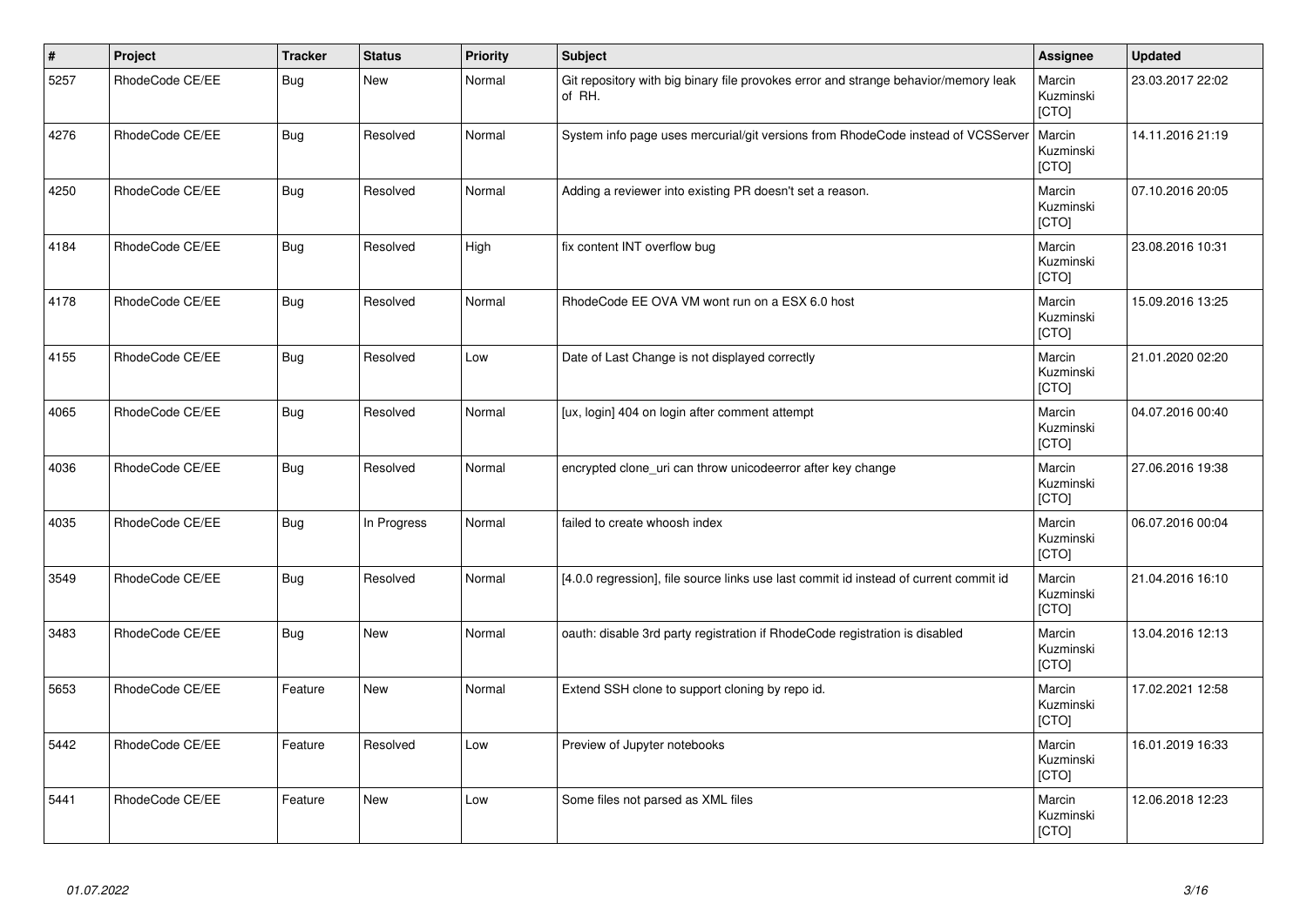| $\vert$ # | Project         | <b>Tracker</b> | <b>Status</b> | <b>Priority</b> | Subject                                                                                            | Assignee                     | <b>Updated</b>   |
|-----------|-----------------|----------------|---------------|-----------------|----------------------------------------------------------------------------------------------------|------------------------------|------------------|
| 5382      | RhodeCode CE/EE | Feature        | <b>New</b>    | Normal          | Support for repository aliases                                                                     | Marcin<br>Kuzminski<br>[CTO] | 04.09.2017 15:17 |
| 4219      | RhodeCode CE/EE | Feature        | Resolved      | Normal          | [ce, ee] Add mandatory reviewers for pull requests                                                 | Marcin<br>Kuzminski<br>[CTO] | 20.06.2017 15:23 |
| 4213      | RhodeCode CE/EE | Feature        | <b>New</b>    | High            | Embed PostgreSQL database                                                                          | Marcin<br>Kuzminski<br>[CTO] | 03.09.2016 23:45 |
| 4211      | RhodeCode CE/EE | Feature        | Resolved      | Normal          | [ce, ee] increase webhook flexibility                                                              | Marcin<br>Kuzminski<br>[CTO] | 20.06.2022 10:55 |
| 4193      | RhodeCode CE/EE | Feature        | In Progress   | Normal          | Improve Filter Functionality in the Change Log                                                     | Marcin<br>Kuzminski<br>[CTO] | 22.09.2017 10:25 |
| 4000      | RhodeCode CE/EE | Feature        | New           | Normal          | Make compare more functional                                                                       | Marcin<br>Kuzminski<br>[CTO] | 18.11.2017 19:11 |
| 5386      | RhodeCode CE/EE | Task           | Resolved      | Normal          | Increase security for Email Change                                                                 | Marcin<br>Kuzminski<br>[CTO] | 17.02.2018 17:29 |
| 5150      | RhodeCode CE/EE | Task           | Resolved      | Normal          | Password reset promts in my account should be hidden in accounts that are not of<br>type rhodecode | Marcin<br>Kuzminski<br>[CTO] | 02.01.2017 16:34 |
| 4670      | RhodeCode CE/EE | Task           | Resolved      | Normal          | Release 4.5.1                                                                                      | Marcin<br>Kuzminski<br>[CTO] | 06.12.2016 21:13 |
| 4297      | RhodeCode CE/EE | Task           | Resolved      | Normal          | redo the my-pull-requests page to use the datagrid                                                 | Marcin<br>Kuzminski<br>[CTO] | 01.11.2016 09:31 |
| 4282      | RhodeCode CE/EE | Task           | Resolved      | Normal          | Add inode limit together with disk usage                                                           | Marcin<br>Kuzminski<br>[CTO] | 19.10.2016 12:18 |
| 4281      | RhodeCode CE/EE | Task           | Resolved      | Normal          | Fix docs on To `increase database performance`                                                     | Marcin<br>Kuzminski<br>[CTO] | 18.10.2016 16:39 |
| 4245      | RhodeCode CE/EE | Task           | Resolved      | Normal          | Convert control command to use http mode by default                                                | Marcin<br>Kuzminski<br>[CTO] | 14.10.2016 16:13 |
| 3556      | RhodeCode CE/EE | Task           | Resolved      | Normal          | Disable and rename initial_repo_scan flag                                                          | Marcin<br>Kuzminski<br>[CTO] | 22.04.2016 14:33 |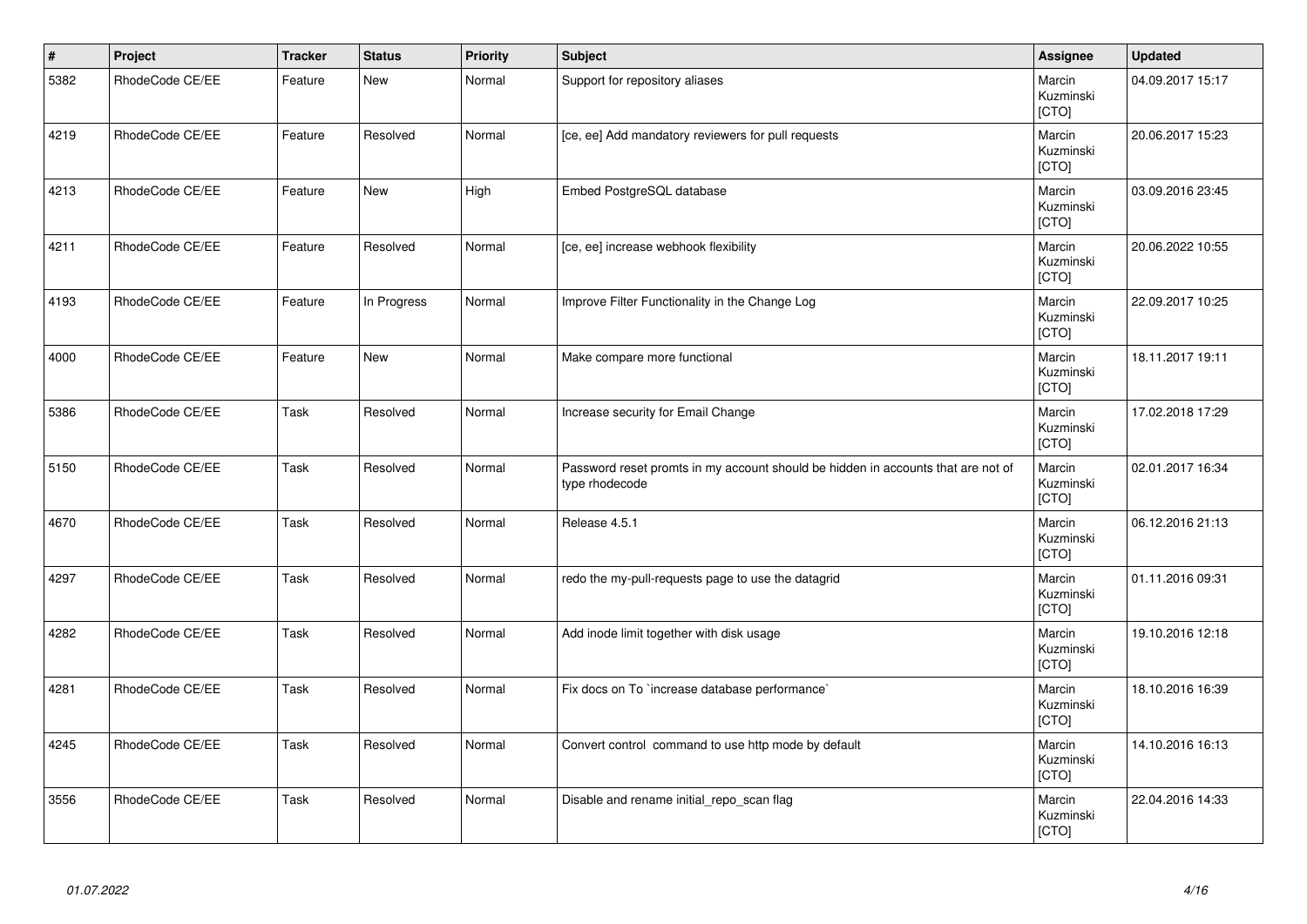| #    | Project              | <b>Tracker</b> | <b>Status</b> | <b>Priority</b> | <b>Subject</b>                                                                                       | Assignee                     | <b>Updated</b>                  |
|------|----------------------|----------------|---------------|-----------------|------------------------------------------------------------------------------------------------------|------------------------------|---------------------------------|
| 3454 | RhodeCode CE/EE      | Task           | Feedback      | Normal          | [ce/ee] visually differentiate the two editions                                                      | Marcin<br>Kuzminski<br>[CTO] | 10.08.2016 03:30                |
| 5587 | RhodeCode CE/EE      | <b>Bug</b>     | Resolved      | Normal          | Broken metatags in 4.18.1                                                                            | Marcin Lulek                 | 29.01.2020 11:46                |
| 4269 | RhodeCode CE/EE      | Support        | Resolved      | Normal          | Allow flash messages to be permanently surpressed                                                    | Marcin Lulek                 | 14.10.2016 12:46                |
| 4052 | RhodeCode Appenlight | Task           | New           | Normal          | release fixes                                                                                        | Marcin Lulek                 | 29.06.2016 12:14                |
| 4234 | RhodeCode CE/EE      | Task           | New           | Normal          | prepare and test RhodeCode VM image for AWS                                                          | <b>Marcin Lulek</b>          | 11.07.2017 13:32                |
| 4279 | RhodeCode CE/EE      | Bug            | Resolved      | Normal          | re-captcha validation is broken                                                                      | Martin<br>Bornhold           | 26.10.2016 22:27                |
| 4277 | RhodeCode CE/EE      | Bug            | Resolved      | Normal          | [frontend] System info page does not work correctly in safari.                                       | Martin<br>Bornhold           | 04.11.2016 12:08                |
| 4273 | RhodeCode CE/EE      | Bug            | Resolved      | Urgent          | GIT executable not seen by vcsserver                                                                 | Martin<br>Bornhold           | 13.10.2016 15:45                |
| 4271 | RhodeCode CE/EE      | Bug            | Resolved      | Normal          | Browsing new repository groups via SVN issue                                                         | Martin<br>Bornhold           | 19.10.2016 11:11                |
| 4247 | RhodeCode CE/EE      | Bug            | Resolved      | Normal          | [vcs] Using current time as timestamp during archive creating leads to changing<br>hashes            | Martin<br>Bornhold           | 28.09.2016 12:07                |
| 3950 | RhodeCode CE/EE      | Bug            | Resolved      | Normal          | [ce, ee] trying to merge pr against a deleted branch/bookmark breaks the pr page                     | Martin<br>Bornhold           | 27.10.2016 16:12                |
| 1055 | RhodeCode CE/EE      | Feature        | Resolved      | Normal          | [pr, vcs] Expose the shadow repository of a pull request                                             | Martin<br>Bornhold           | 26.10.2016 10:33                |
| 4244 | RhodeCode CE/EE      | Support        | Resolved      | Normal          | mod_dav_svn template error when using auth_realm with spaces in it                                   | Martin<br>Bornhold           | 28.09.2016 12:07                |
| 4243 | RhodeCode CE/EE      | Support        | Resolved      | High            | Gist visibility update?                                                                              | Martin<br>Bornhold           | 27.09.2016 06:40                |
| 4251 | RhodeCode CE/EE      | Task           | Feedback      | High            | [customer] Pull request with subrepos                                                                | Martin<br>Bornhold           | 10.11.2016 17:52                |
| 4237 | RhodeCode CE/EE      | Task           | Resolved      | Normal          | Enable HTTP support                                                                                  | Martin<br>Bornhold           | 12.10.2016 11:51                |
| 4203 | RhodeCode CE/EE      | Task           | Resolved      | Normal          | Get rid of svn.proxy.parent_path_root, and replace it with reading storage location<br>from Database | Martin<br>Bornhold           | 22.09.2016 14:31                |
| 5368 | RhodeCode CE/EE      | Feature        | Resolved      | Normal          | Mercurial: Close branch before merging it                                                            |                              | Mathieu Cantin 21.01.2020 02:11 |
| 3372 | RhodeCode CE/EE      | Bug            | In Progress   | High            | [Idap, groups] Customer gets an empty list of groups                                                 | Mikhail<br>Chernykh          | 08.06.2016 11:32                |
| 5548 | RhodeCode CE/EE      | Feature        | New           | Normal          | Initial Search API                                                                                   | Peter Colledge               | 07.07.2019 22:21                |
| 5553 | RhodeCode CE/EE      | Bug            | New           | Normal          | Exceptions Tracker - Exception ID: 140095575901360 after upgrade to the lastes<br>version            | Thierry<br>Wynsdau           | 10.07.2019 10:33                |
| 5523 | RhodeCode CE/EE      | Bug            | Resolved      | High            | user from AD is asked to change his password when logs in.                                           | Thierry<br>Wynsdau           | 28.05.2020 20:28                |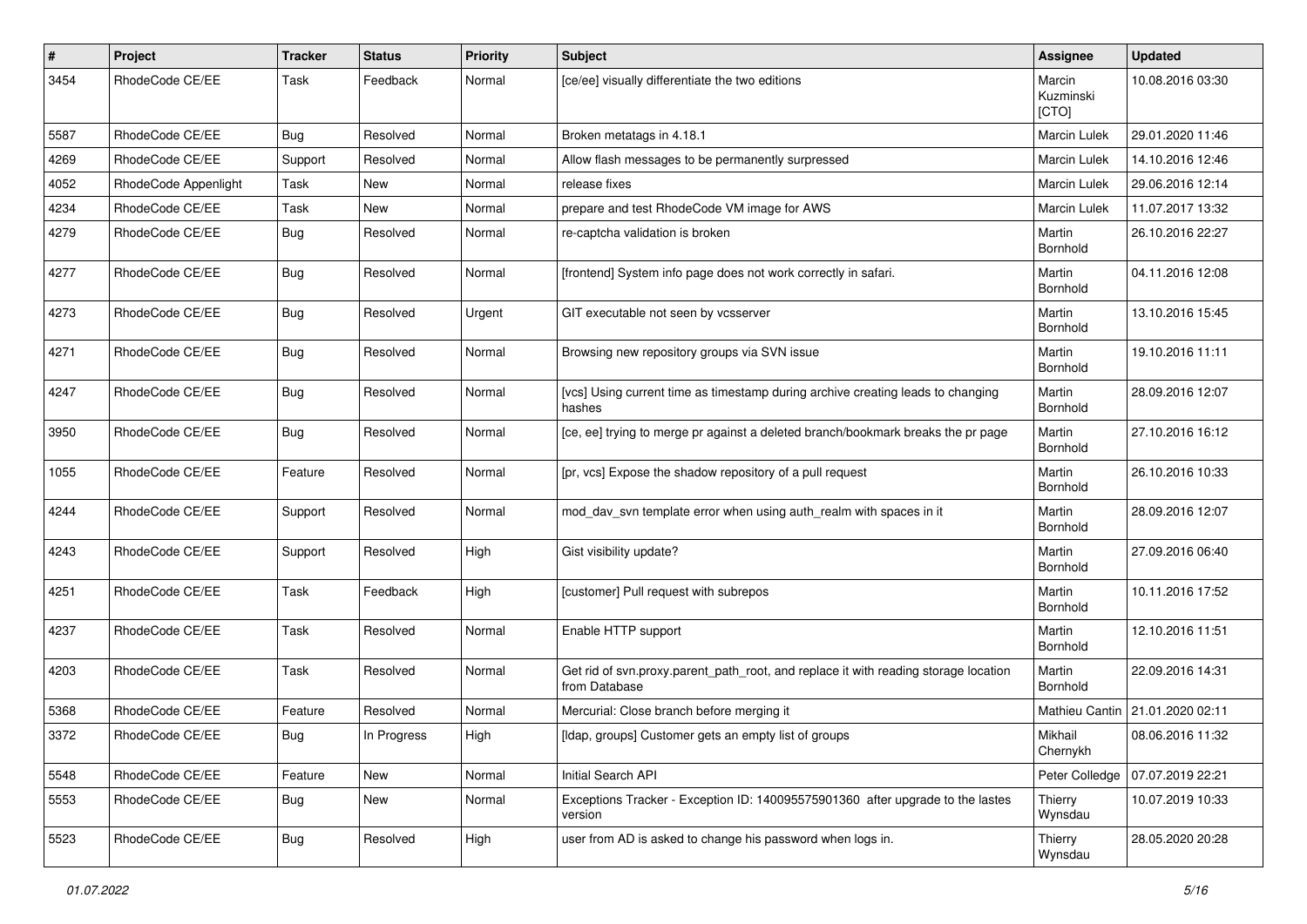| $\pmb{\#}$ | <b>Project</b>       | <b>Tracker</b> | <b>Status</b> | <b>Priority</b> | <b>Subject</b>                                                                                              | Assignee           | <b>Updated</b>   |
|------------|----------------------|----------------|---------------|-----------------|-------------------------------------------------------------------------------------------------------------|--------------------|------------------|
| 5516       | RhodeCode CE/EE      | Support        | Resolved      | High            | Cannot log into RhodeCode                                                                                   | Thierry<br>Wynsdau | 28.05.2020 20:28 |
| 5628       | Documentation        | Bug            | <b>New</b>    | Normal          | Problems with SSH Connection docs                                                                           |                    | 06.05.2022 21:14 |
| 5627       | Documentation        | Bug            | New           | Normal          | Immediate re-run of rhodecode-index throws warnings on some repos (and suggests<br>rebuild from scratch)    |                    | 02.07.2020 19:41 |
| 5625       | Documentation        | Bug            | New           | Normal          | Feedback on RhodeCode Full-text search docs                                                                 |                    | 02.07.2020 19:22 |
| 5598       | Documentation        | Bug            | New           | Low             | Typo in force delete command                                                                                |                    | 19.03.2020 20:10 |
| 5551       | Documentation        | <b>Bug</b>     | New           | Normal          | Mention LargeFile and LFS in the Backup page                                                                |                    | 21.04.2019 20:58 |
| 5439       | Documentation        | Bug            | New           | Low             | JIRA Integration description: Wrong sample link                                                             |                    | 14.02.2018 14:25 |
| 5348       | Documentation        | <b>Bug</b>     | <b>New</b>    | Normal          | Uninstall documentaion missing some steps                                                                   |                    | 06.07.2017 10:25 |
| 5347       | Documentation        | Bug            | New           | Normal          | Post Install steps should include Apache or Nginx setup.                                                    |                    | 06.07.2017 10:23 |
| 5248       | Documentation        | Bug            | <b>New</b>    | Normal          | Installation of rhodecode-tools                                                                             |                    | 16.03.2017 16:35 |
| 5153       | Documentation        | Bug            | Resolved      | Normal          | Documentation: /tmp permissions                                                                             |                    | 04.01.2017 13:02 |
| 5342       | RhodeCode Appenlight | Bug            | <b>New</b>    | Low             | Broken link [Applications Modify application]                                                               |                    | 21.06.2017 21:21 |
| 3994       | RhodeCode Appenlight | Bug            | <b>New</b>    | Normal          | during setup, user is given option to make admin account even if one does not exist                         |                    | 08.06.2016 12:44 |
| 3991       | RhodeCode Appenlight | Bug            | Resolved      | Normal          | report logs need upper margin                                                                               |                    | 21.06.2016 18:55 |
| 3990       | RhodeCode Appenlight | <b>Bug</b>     | New           | Normal          | some dashboard builder buttons are up against fields                                                        |                    | 07.06.2016 12:01 |
| 3989       | RhodeCode Appenlight | Bug            | Resolved      | Normal          | even up report spacing                                                                                      |                    | 21.06.2016 18:55 |
| 3987       | RhodeCode Appenlight | <b>Bug</b>     | New           | Normal          | adjust footer so it's consistent with the website footer                                                    |                    | 15.06.2016 10:20 |
| 3986       | RhodeCode Appenlight | Bug            | New           | Normal          | table headers should be left aligned                                                                        |                    | 07.06.2016 11:53 |
| 5682       | RhodeCode CE/EE      | Bug            | <b>New</b>    | Normal          | Login Page stuck until page is refreshed                                                                    |                    | 30.06.2022 20:31 |
| 5680       | RhodeCode CE/EE      | Bug            | New           | High            | Inconsistent timezone display                                                                               |                    | 20.04.2022 14:15 |
| 5679       | RhodeCode CE/EE      | Bug            | <b>New</b>    | Normal          | Data directory continues to grow until it fills disk partition                                              |                    | 25.04.2022 11:42 |
| 5672       | RhodeCode CE/EE      | Bug            | New           | Normal          | Unable to browse git repository folders with # in names                                                     |                    | 16.12.2021 18:13 |
| 5670       | RhodeCode CE/EE      | Bug            | <b>New</b>    | Normal          | Repo-level administrators can usurp owner of repoistory                                                     |                    | 01.12.2021 16:18 |
| 5669       | RhodeCode CE/EE      | <b>Bug</b>     | Resolved      | Normal          | Mercurial commit messages doesn't show cyrillic symbols                                                     |                    | 01.10.2021 10:39 |
| 5664       | RhodeCode CE/EE      | Bug            | New           | Normal          | Regression: When assigning permissions, cannot see own group in auto-complete<br>without special conditions |                    | 29.07.2021 10:49 |
| 5662       | RhodeCode CE/EE      | Bug            | <b>New</b>    | Normal          | Full text search not working due to crash in whoosh                                                         |                    | 07.06.2022 08:31 |
| 5657       | RhodeCode CE/EE      | <b>Bug</b>     | <b>New</b>    | Normal          | Error in maintenance page                                                                                   |                    | 30.03.2021 15:09 |
| 5656       | RhodeCode CE/EE      | Bug            | Resolved      | Normal          | Error for branch permission page                                                                            |                    | 30.04.2021 08:53 |
| 5655       | RhodeCode CE/EE      | Bug            | Resolved      | Normal          | New public gist's id is always auto generated                                                               |                    | 01.07.2021 12:06 |
| 5654       | RhodeCode CE/EE      | Bug            | New           | Normal          | Comment formatting broken when containing $@$ in a code block                                               |                    | 24.02.2021 12:10 |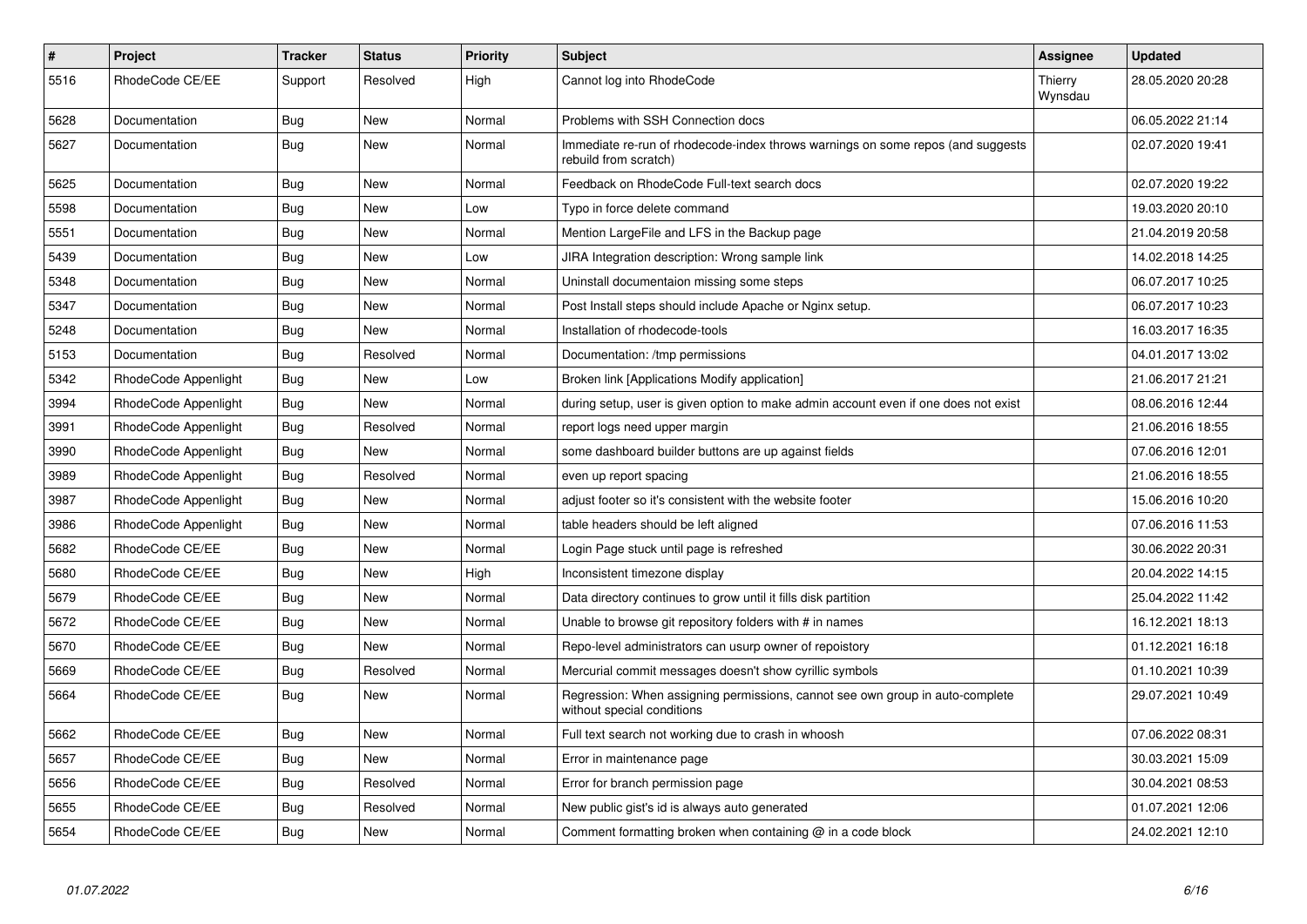| $\pmb{\#}$ | <b>Project</b>  | <b>Tracker</b> | <b>Status</b> | Priority | <b>Subject</b>                                                                                                                       | Assignee | <b>Updated</b>   |
|------------|-----------------|----------------|---------------|----------|--------------------------------------------------------------------------------------------------------------------------------------|----------|------------------|
| 5652       | RhodeCode CE/EE | Bug            | Resolved      | Normal   | Pull Requests: when title and descriptions contains character [] {} and () index out of<br>bound when attempting to comment/approve. |          | 30.04.2021 08:53 |
| 5651       | RhodeCode CE/EE | Bug            | Resolved      | Normal   | Pull requests can get stuck if the diff is too large (it was created by mistake but we<br>can't open it to delete it)                |          | 30.04.2021 08:53 |
| 5649       | RhodeCode CE/EE | Bug            | <b>New</b>    | Normal   | test-file-upload                                                                                                                     |          | 17.12.2020 23:08 |
| 5645       | RhodeCode CE/EE | Bug            | New           | High     | Rhodecode returns 400 Bad request on huge mercurial repos                                                                            |          | 18.12.2020 06:29 |
| 5644       | RhodeCode CE/EE | <b>Bug</b>     | New           | Normal   | PR inks to comments not working if files are collapsed                                                                               |          | 02.12.2020 10:42 |
| 5636       | RhodeCode CE/EE | <b>Bug</b>     | Resolved      | High     | Remap and Rescan 500 Internal Server Error                                                                                           |          | 30.04.2021 08:53 |
| 5634       | RhodeCode CE/EE | Bug            | Resolved      | Normal   | Quick Search Toolbar bugs out if pull request contains unicode double quote<br>character "                                           |          | 12.10.2020 23:13 |
| 5633       | RhodeCode CE/EE | Bug            | Resolved      | Normal   | Moderately large pull requests fail because inefficient use of reviewer_data_json<br>column in pull_requests table                   |          | 12.10.2020 23:13 |
| 5632       | RhodeCode CE/EE | Bug            | <b>New</b>    | Normal   | Missing Parent Folder for Personal Repo lacks proper handling                                                                        |          | 03.08.2020 07:56 |
| 5630       | RhodeCode CE/EE | Bug            | New           | Normal   | Inline comments do not follow the line of code                                                                                       |          | 21.07.2020 11:25 |
| 5629       | RhodeCode CE/EE | <b>Bug</b>     | New           | Normal   | Diff truncated on small files                                                                                                        |          | 21.07.2020 08:58 |
| 5626       | RhodeCode CE/EE | Bug            | New           | Normal   | Whoosh full-text indexing is fully indexing all repos, not recognizing forks                                                         |          | 02.07.2020 19:24 |
| 5624       | RhodeCode CE/EE | <b>Bug</b>     | <b>New</b>    | Normal   | Timeout when trying to test SMTP email configuration                                                                                 |          | 01.07.2020 20:01 |
| 5623       | RhodeCode CE/EE | Bug            | Resolved      | Normal   | Credentials for remote repository URL leaking in Repository Header                                                                   |          | 22.07.2020 00:47 |
| 5622       | RhodeCode CE/EE | Bug            | Resolved      | High     | Upgrade from 4.18.3 to 4.19.3 broke all PRs                                                                                          |          | 28.07.2020 16:44 |
| 5621       | RhodeCode CE/EE | Bug            | Resolved      | Urgent   | $LDAP + User Groups authentication playing not working after upgrade to 4.19.x$                                                      |          | 15.06.2020 17:56 |
| 5620       | RhodeCode CE/EE | <b>Bug</b>     | Resolved      | Normal   | Regression of mail rendering in Thunderbird                                                                                          |          | 15.06.2020 16:45 |
| 5619       | RhodeCode CE/EE | Bug            | Resolved      | Normal   | Setting Landing Commit to SVN Trunk results in Files tab hitting a 404                                                               |          | 04.06.2020 23:51 |
| 5612       | RhodeCode CE/EE | <b>Bug</b>     | <b>New</b>    | Low      | CPU cores getting maxed out by VCSServer on Repository Size request                                                                  |          | 03.10.2021 23:25 |
| 5605       | RhodeCode CE/EE | Bug            | Resolved      | Normal   | Cannot set subversion compatibility to 1.10                                                                                          |          | 30.03.2020 17:27 |
| 5596       | RhodeCode CE/EE | Bug            | Resolved      | Normal   | Pull Request duplicated after description edit                                                                                       |          | 14.04.2020 13:28 |
| 5594       | RhodeCode CE/EE | Bug            | Resolved      | Normal   | Credentials in Repository Settings for Pull requests are exposed                                                                     |          | 28.05.2020 20:25 |
| 5590       | RhodeCode CE/EE | Bug            | New           | Normal   | Pull Request creation takes 2 minutes                                                                                                |          | 28.05.2020 20:48 |
| 5588       | RhodeCode CE/EE | Bug            | New           | Normal   | wrong rendering of issue tracker pattern                                                                                             |          | 29.01.2020 11:24 |
| 5575       | RhodeCode CE/EE | Bug            | Resolved      | Low      | Filtering username containing '-' does not work in Admin audit log panel                                                             |          | 20.01.2020 10:04 |
| 5573       | RhodeCode CE/EE | <b>Bug</b>     | Resolved      | Normal   | Wrong notification Base Url for Email-Integrations                                                                                   |          | 16.01.2020 08:53 |
| 5571       | RhodeCode CE/EE | Bug            | Resolved      | Normal   | redmine does not work with firefox any more                                                                                          |          | 25.10.2019 12:38 |
| 5570       | RhodeCode CE/EE | <b>Bug</b>     | New           | Normal   | Remap repositories always fail in RhodeCode community                                                                                |          | 04.10.2019 14:50 |
| 5569       | RhodeCode CE/EE | Bug            | Resolved      | Normal   | SshWrapper error                                                                                                                     |          | 21.01.2020 02:02 |
| 5567       | RhodeCode CE/EE | Bug            | Resolved      | High     | Error after PR was updated                                                                                                           |          | 20.01.2020 10:04 |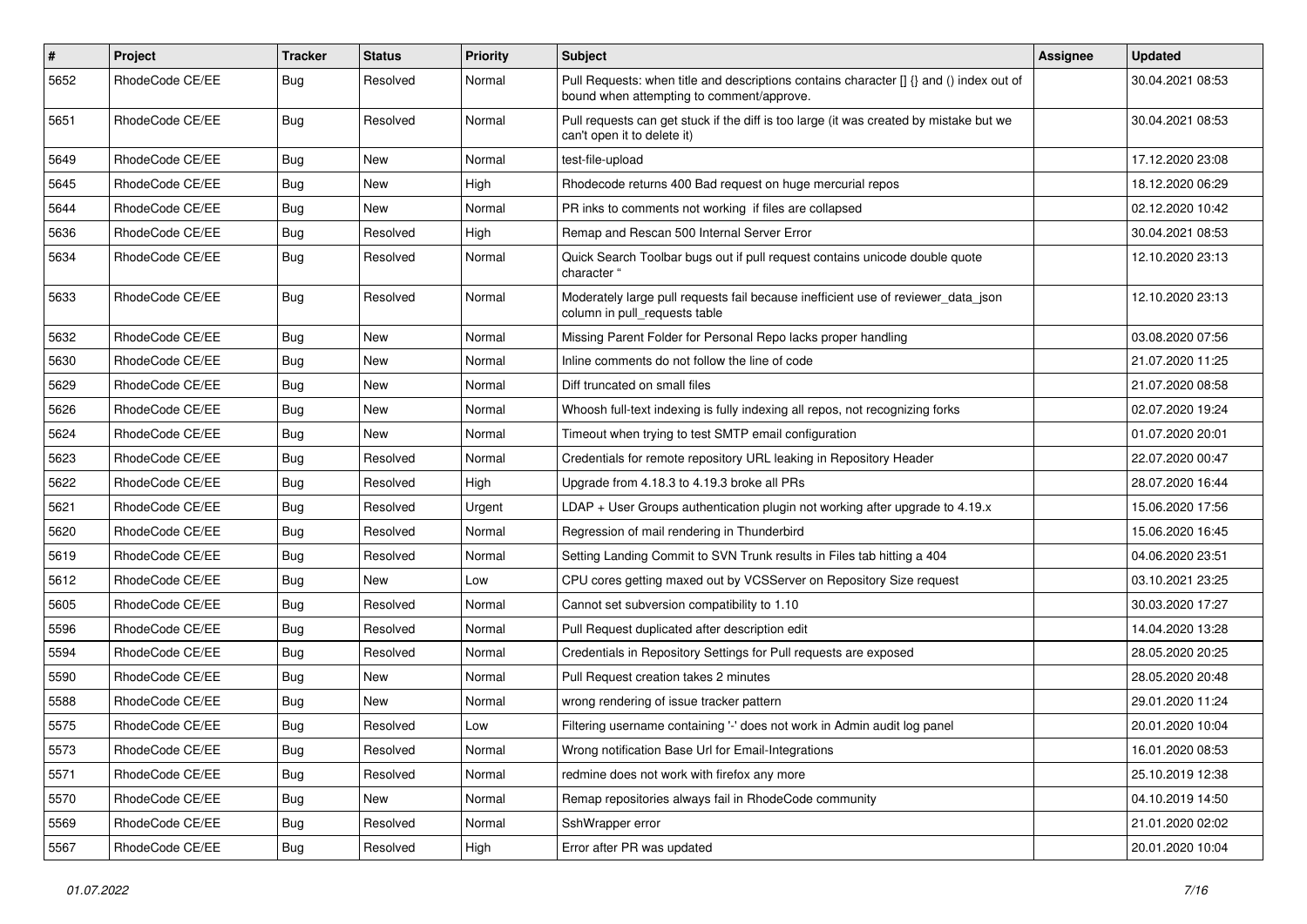| $\sharp$ | Project         | <b>Tracker</b> | <b>Status</b> | Priority | Subject                                                                                                           | <b>Assignee</b> | <b>Updated</b>   |
|----------|-----------------|----------------|---------------|----------|-------------------------------------------------------------------------------------------------------------------|-----------------|------------------|
| 5561     | RhodeCode CE/EE | <b>Bug</b>     | Resolved      | Normal   | PR diff doesn't update when target changes                                                                        |                 | 21.05.2020 11:53 |
| 5560     | RhodeCode CE/EE | Bug            | Resolved      | High     | Check all permission API function to flush caches for auth_perms                                                  |                 | 08.06.2021 23:56 |
| 5559     | RhodeCode CE/EE | <b>Bug</b>     | New           | Normal   | Timezone handling issue on repos list                                                                             |                 | 07.07.2019 22:19 |
| 5558     | RhodeCode CE/EE | <b>Bug</b>     | Resolved      | Low      | Commit compare window covers text                                                                                 |                 | 08.07.2019 18:12 |
| 5557     | RhodeCode CE/EE | Bug            | Resolved      | Normal   | Consider removing slashes from the RSS feed names                                                                 |                 | 31.10.2019 19:54 |
| 5556     | RhodeCode CE/EE | Bug            | New           | Normal   | After upgrade RhodeCode Enterprise, pull request via API adds repo owner as<br>default reviewer                   |                 | 01.01.2020 13:09 |
| 5555     | RhodeCode CE/EE | Bug            | Resolved      | Normal   | Making Repository Public does not update the Default User Permissions                                             |                 | 28.05.2020 20:26 |
| 5550     | RhodeCode CE/EE | Bug            | New           | Normal   | 500 Internal Server Error   The server has either erred or is incapable of performing<br>the requested operation. |                 | 18.04.2019 17:12 |
| 5547     | RhodeCode CE/EE | Bug            | New           | Normal   | UI not consistent between Firefox and Chrome                                                                      |                 | 01.03.2019 23:35 |
| 5545     | RhodeCode CE/EE | <b>Bug</b>     | New           | Normal   | Merge commit to contain the username/reponame of the origin                                                       |                 | 28.02.2019 13:46 |
| 5540     | RhodeCode CE/EE | Bug            | New           | Normal   | Rhode Code 4.15.2 VCS Caching(?) behaviour                                                                        |                 | 25.02.2019 17:01 |
| 5538     | RhodeCode CE/EE | <b>Bug</b>     | New           | Normal   | internal server error (UnicodeDecodeError) during rhodecode-index request                                         |                 | 20.02.2019 14:43 |
| 5530     | RhodeCode CE/EE | <b>Bug</b>     | Resolved      | Normal   | Email integration has incorrect url                                                                               |                 | 09.02.2019 10:33 |
| 5528     | RhodeCode CE/EE | Bug            | Resolved      | High     | Empty Unicode file causes the PR to return HTTP 500                                                               |                 | 28.02.2019 13:52 |
| 5524     | RhodeCode CE/EE | <b>Bug</b>     | New           | High     | Cannot log into RhodeCode anymore                                                                                 |                 | 15.01.2019 17:08 |
| 5522     | RhodeCode CE/EE | <b>Bug</b>     | Resolved      | Low      | vcsserver fails when url contains extra "/"                                                                       |                 | 28.02.2019 13:52 |
| 5521     | RhodeCode CE/EE | Bug            | Resolved      | Normal   | Proxing SVN http requests does not work when using prefix for rhodecode.                                          |                 | 28.02.2019 13:52 |
| 5519     | RhodeCode CE/EE | <b>Bug</b>     | New           | High     | User unable to fork the repo despite setting Repository Forking to Disabled                                       |                 | 11.12.2018 22:21 |
| 5518     | RhodeCode CE/EE | Bug            | Resolved      | Normal   | Zero-sized files in /rhodecode/config/rcextensions/examples                                                       |                 | 21.01.2020 02:18 |
| 5517     | RhodeCode CE/EE | <b>Bug</b>     | Resolved      | Urgent   | Problem with upgrading to Community-4.15                                                                          |                 | 11.12.2018 06:32 |
| 5515     | RhodeCode CE/EE | <b>Bug</b>     | Resolved      | Normal   | PR default reviewer is incorrect                                                                                  |                 | 28.02.2019 13:52 |
| 5513     | RhodeCode CE/EE | <b>Bug</b>     | Resolved      | High     | Gist: GitHub flavoured markdown gist creation fails                                                               |                 | 07.07.2019 22:21 |
| 5512     | RhodeCode CE/EE | <b>Bug</b>     | New           | Normal   | Show commit phase in summary view                                                                                 |                 | 09.11.2018 21:37 |
| 5510     | RhodeCode CE/EE | Bug            | <b>New</b>    | High     | AssertionError: unexpected parameters: user_agent & hook_type                                                     |                 | 31.07.2021 11:14 |
| 5509     | RhodeCode CE/EE | <b>Bug</b>     | New           | Normal   | Remove `!important attributes` from UI elements                                                                   |                 | 07.12.2018 07:40 |
| 5507     | RhodeCode CE/EE | Bug            | Resolved      | Normal   | Markdown rendering needs improvement                                                                              |                 | 15.08.2019 15:40 |
| 5506     | RhodeCode CE/EE | Bug            | New           | Normal   | Web UI fonts are not looking good and is difficult to read for people with low vision                             |                 | 26.10.2018 09:38 |
| 5505     | RhodeCode CE/EE | Bug            | Resolved      | Normal   | Notification emails from RhodeCode is garbled in Outlook 2016 web client                                          |                 | 07.12.2018 09:49 |
| 5502     | RhodeCode CE/EE | Bug            | Resolved      | High     | 500 error when using multiple custom branch permissions                                                           |                 | 07.12.2018 09:49 |
| 5500     | RhodeCode CE/EE | <b>Bug</b>     | New           | Normal   | How to enable/set "RC_SKIP_HOOKS" to disable svn hooks?                                                           |                 | 02.10.2018 07:45 |
| 5494     | RhodeCode CE/EE | <b>Bug</b>     | New           | Normal   | rccontrol's python package management causes slow VCS SSH                                                         |                 | 02.04.2019 11:56 |
| 5492     | RhodeCode CE/EE | <b>Bug</b>     | New           | Normal   | VCSServer + SVN 1.10                                                                                              |                 | 26.07.2018 15:01 |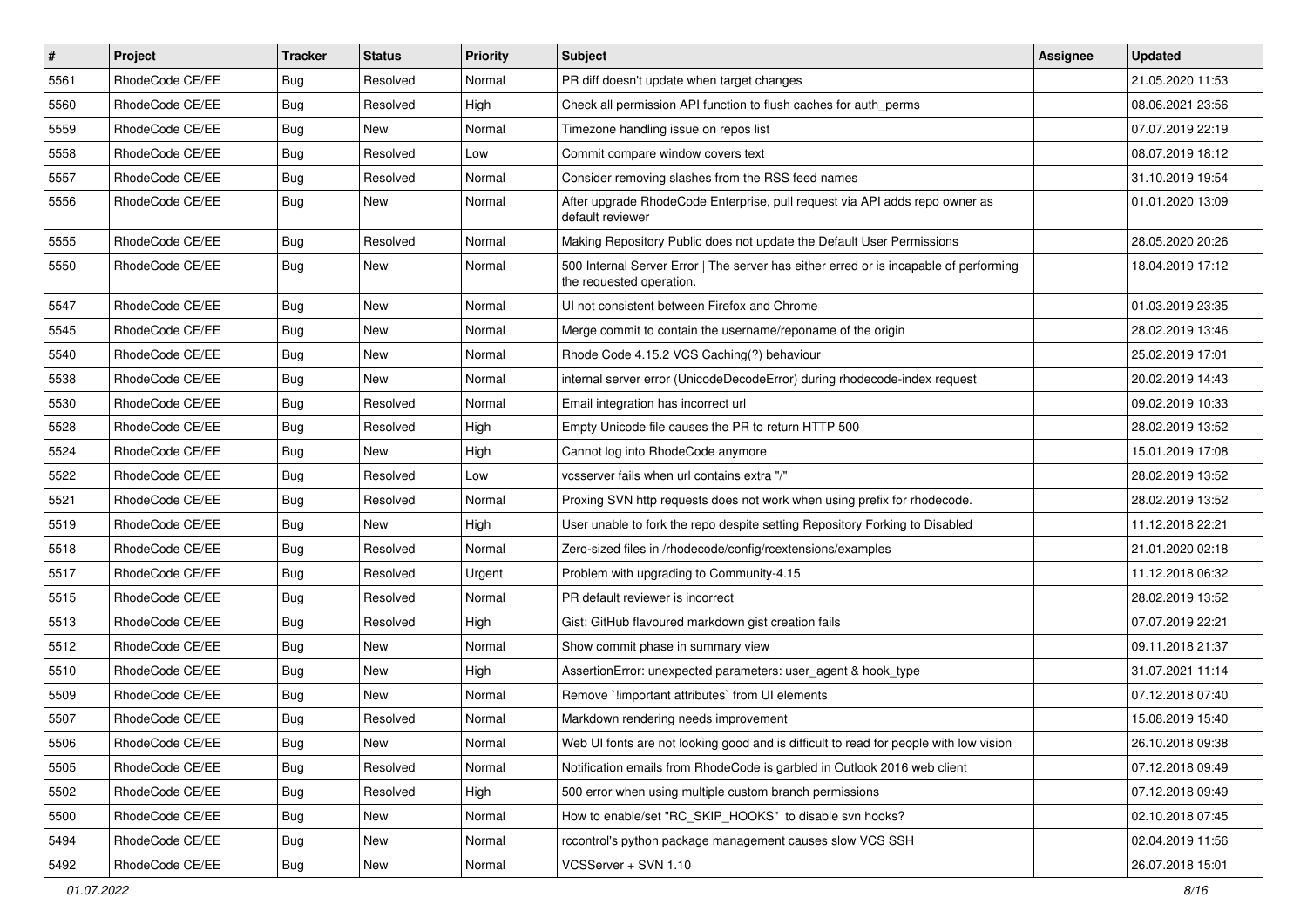| $\sharp$ | Project         | <b>Tracker</b> | <b>Status</b> | <b>Priority</b> | Subject                                                                                                                                                                              | <b>Assignee</b> | <b>Updated</b>   |
|----------|-----------------|----------------|---------------|-----------------|--------------------------------------------------------------------------------------------------------------------------------------------------------------------------------------|-----------------|------------------|
| 5490     | RhodeCode CE/EE | Bug            | Resolved      | Normal          | Changes to repo group permissions via API are not audit logged                                                                                                                       |                 | 28.02.2019 13:52 |
| 5489     | RhodeCode CE/EE | Bug            | Resolved      | High            | grant_user_permission_to_repo_group API call fails to set permissions on child<br>repos                                                                                              |                 | 11.07.2018 09:57 |
| 5482     | RhodeCode CE/EE | Bug            | Resolved      | Normal          | Changing a repo's 'Remote pull uri' in its Settings fails with 'No repo type specified'                                                                                              |                 | 31.10.2018 08:37 |
| 5475     | RhodeCode CE/EE | Bug            | New           | Normal          | Unable to locate user in OpenLDAP directory via Idaps                                                                                                                                |                 | 08.06.2018 20:06 |
| 5471     | RhodeCode CE/EE | Bug            | <b>New</b>    | Normal          | Webhook integration failing: need more than 3 values to unpack                                                                                                                       |                 | 01.06.2018 02:26 |
| 5462     | RhodeCode CE/EE | <b>Bug</b>     | New           | Normal          | create repo api fails with celery enabled                                                                                                                                            |                 | 10.07.2018 17:49 |
| 5461     | RhodeCode CE/EE | Bug            | Resolved      | Normal          | Changes to user group permissions via API are not audit logged                                                                                                                       |                 | 30.08.2018 09:47 |
| 5460     | RhodeCode CE/EE | Bug            | New           | Low             | Repo creation stuck when remote clone returns partial http code 500                                                                                                                  |                 | 06.07.2018 19:14 |
| 5457     | RhodeCode CE/EE | <b>Bug</b>     | Resolved      | Normal          | Internal server error on full-text search settings page with Elasticsearch                                                                                                           |                 | 16.04.2018 09:08 |
| 5444     | RhodeCode CE/EE | Bug            | Resolved      | Normal          | Error while creating a pull request on a Mercurial repository                                                                                                                        |                 | 17.04.2018 22:29 |
| 5436     | RhodeCode CE/EE | Bug            | Resolved      | High            | Unable To Open Pull Request in 4.11.2                                                                                                                                                |                 | 14.02.2018 11:14 |
| 5434     | RhodeCode CE/EE | Bug            | Resolved      | Immediate       | Locale problem                                                                                                                                                                       |                 | 01.10.2021 09:51 |
| 5433     | RhodeCode CE/EE | Bug            | Resolved      | High            | RhodeCode Community 4.11 doesn't handle HG largefiles extension                                                                                                                      |                 | 01.02.2018 20:08 |
| 5414     | RhodeCode CE/EE | <b>Bug</b>     | <b>New</b>    | High            | When Opening New Pull Request, Target Revision Default Is Undesireable                                                                                                               |                 | 11.04.2018 23:20 |
| 5412     | RhodeCode CE/EE | Bug            | Resolved      | Normal          | Webhook for "pullrequest commented" event returns incomplete data                                                                                                                    |                 | 27.02.2018 18:00 |
| 5410     | RhodeCode CE/EE | Bug            | New           | Normal          | After converting to CE, we get the following error when trying to view some repos in<br>the UI: "UnicodeDecodeError: 'ascii' codec can't decode byte" (full error in<br>Description) |                 | 25.01.2018 20:45 |
| 5406     | RhodeCode CE/EE | Bug            | <b>New</b>    | Normal          | <b>Installer Fails</b>                                                                                                                                                               |                 | 01.12.2017 11:52 |
| 5405     | RhodeCode CE/EE | Bug            | New           | Normal          | Add repository from UI leads to HTTP/404                                                                                                                                             |                 | 28.11.2017 11:39 |
| 5399     | RhodeCode CE/EE | Bug            | In Progress   | High            | Issues with Git LFS integration                                                                                                                                                      |                 | 07.07.2019 22:21 |
| 5381     | RhodeCode CE/EE | <b>Bug</b>     | Resolved      | Normal          | Email integration changeset links invalid                                                                                                                                            |                 | 06.09.2017 12:29 |
| 5380     | RhodeCode CE/EE | Bug            | Resolved      | Normal          | repo commits pageintion error                                                                                                                                                        |                 | 06.09.2017 19:16 |
| 5379     | RhodeCode CE/EE | Bug            | Resolved      | Normal          | Journal RSS feed errors                                                                                                                                                              |                 | 01.09.2017 16:40 |
| 5376     | RhodeCode CE/EE | Bug            | Resolved      | Normal          | error: pretxnchangegroup.acl hook failed: acl: user "" denied on branch "default"                                                                                                    |                 | 16.08.2017 19:45 |
| 5371     | RhodeCode CE/EE | Bug            | <b>New</b>    | Normal          | Comment times in Pull Requests are off by 1 day                                                                                                                                      |                 | 10.04.2018 15:11 |
| 5337     | RhodeCode CE/EE | Bug            | Resolved      | Normal          | Possible memory leak after few Git Pull Requests                                                                                                                                     |                 | 08.08.2017 13:08 |
| 5304     | RhodeCode CE/EE | Bug            | Resolved      | Normal          | Email template not correct                                                                                                                                                           |                 | 31.10.2018 08:36 |
| 5297     | RhodeCode CE/EE | Bug            | Resolved      | Normal          | Locale fails on a SuSE system                                                                                                                                                        |                 | 31.10.2018 08:36 |
| 5277     | RhodeCode CE/EE | Bug            | Resolved      | Normal          | table id=user_list_table - Ajax error                                                                                                                                                |                 | 13.04.2017 01:04 |
| 5266     | RhodeCode CE/EE | Bug            | Resolved      | Normal          | Validate if changes in target branches get's propagated on Pull request updates                                                                                                      |                 | 05.04.2017 18:10 |
| 5259     | RhodeCode CE/EE | Bug            | Resolved      | Normal          | user-journal storage changes                                                                                                                                                         |                 | 12.04.2017 00:04 |
| 5227     | RhodeCode CE/EE | Bug            | New           | Normal          | 400 during a svn checkout, file with special chars                                                                                                                                   |                 | 23.02.2017 17:43 |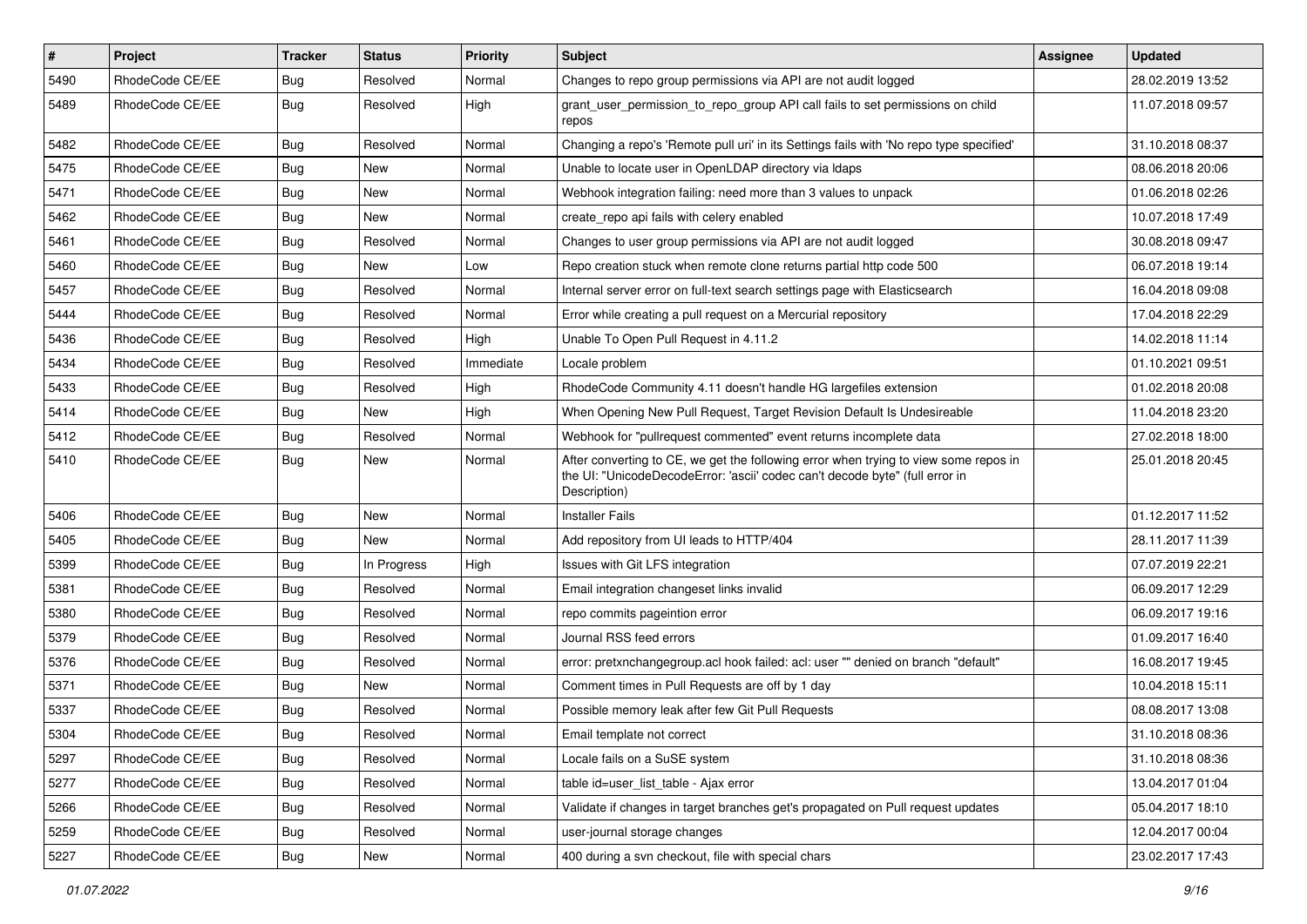| $\vert$ # | Project         | <b>Tracker</b> | <b>Status</b> | Priority | <b>Subject</b>                                                                                                     | <b>Assignee</b> | <b>Updated</b>   |
|-----------|-----------------|----------------|---------------|----------|--------------------------------------------------------------------------------------------------------------------|-----------------|------------------|
| 5218      | RhodeCode CE/EE | Bug            | New           | Normal   | 500 when forking repository, when using special chars in password.                                                 |                 | 19.02.2017 21:46 |
| 5213      | RhodeCode CE/EE | Bug            | Resolved      | Normal   | Fixing Apache Proxy timeout issues                                                                                 |                 | 14.02.2017 09:44 |
| 5210      | RhodeCode CE/EE | Bug            | Resolved      | Normal   | webook problems                                                                                                    |                 | 13.02.2017 19:43 |
| 5164      | RhodeCode CE/EE | <b>Bug</b>     | Resolved      | Normal   | non-web calls are leaking session objects                                                                          |                 | 13.01.2017 01:30 |
| 4676      | RhodeCode CE/EE | <b>Bug</b>     | Resolved      | Normal   | Some admin passwords can make installation fail                                                                    |                 | 16.12.2016 16:16 |
| 4675      | RhodeCode CE/EE | Bug            | Resolved      | Normal   | Disk free inodes are displayed incorrectly                                                                         |                 | 13.12.2016 22:41 |
| 4306      | RhodeCode CE/EE | Bug            | Resolved      | Normal   | Issue to push file with character # on a SVN                                                                       |                 | 03.04.2017 16:44 |
| 4304      | RhodeCode CE/EE | Bug            | Resolved      | High     | Search: Internal Server Error                                                                                      |                 | 26.11.2016 16:26 |
| 4285      | RhodeCode CE/EE | Bug            | New           | Normal   | Intermittent error while trying to create or fork a repository                                                     |                 | 17.10.2016 22:42 |
| 4274      | RhodeCode CE/EE | Bug            | Resolved      | Normal   | 500 error when push big objects                                                                                    |                 | 13.02.2017 19:53 |
| 4266      | RhodeCode CE/EE | Bug            | Resolved      | Normal   | Error 500 on integrations page after setting up Webhook                                                            |                 | 17.10.2016 15:35 |
| 4255      | RhodeCode CE/EE | Bug            | <b>New</b>    | Normal   | [translation, i18n] translation not being applied to integrations pages                                            |                 | 30.09.2016 15:56 |
| 4206      | RhodeCode CE/EE | Bug            | Resolved      | High     | Error creating SVN groups                                                                                          |                 | 15.09.2016 13:24 |
| 4190      | RhodeCode CE/EE | Bug            | New           | Normal   | [tests] fix or remove rst xss inline test                                                                          |                 | 22.08.2016 12:15 |
| 4189      | RhodeCode CE/EE | Bug            | New           | Normal   | [tests, git] count of commit ids is different for git than hg when comparing remote                                |                 | 22.08.2016 12:34 |
| 4188      | RhodeCode CE/EE | Bug            | New           | Normal   | [tests, svn] changeset tests produce different results for svn                                                     |                 | 22.08.2016 09:54 |
| 4166      | RhodeCode CE/EE | Bug            | Resolved      | Urgent   | [ce] Rhodecode crashing after MySQL error                                                                          |                 | 23.08.2016 23:35 |
| 4154      | RhodeCode CE/EE | <b>Bug</b>     | <b>New</b>    | Low      | [ce, ee] user register via github captcha                                                                          |                 | 05.08.2016 22:51 |
| 4116      | RhodeCode CE/EE | Bug            | New           | High     | [ee] Starting EE or running paster commands like setup-rhodecode does not work<br>without setting LC_ALL properly. |                 | 18.08.2016 21:03 |
| 4109      | RhodeCode CE/EE | Bug            | <b>New</b>    | Normal   | [files] The "switch to commit" widget is broken after using browser back button                                    |                 | 17.04.2018 21:50 |
| 4090      | RhodeCode CE/EE | Bug            | Resolved      | Normal   | test ticket                                                                                                        |                 | 09.03.2021 20:39 |
| 4089      | RhodeCode CE/EE | Bug            | Resolved      | Normal   | svn repository does not exist                                                                                      |                 | 12.06.2018 12:29 |
| 4040      | RhodeCode CE/EE | Bug            | New           | Low      | [ce, ee] logout when logged out causes 403 Cross-site request forgery detected                                     |                 | 23.06.2016 13:40 |
| 3963      | RhodeCode CE/EE | Bug            | <b>New</b>    | Normal   | [ce] Getting a newly added repo via remap/rescan via api gives no data                                             |                 | 27.05.2016 05:02 |
| 3956      | RhodeCode CE/EE | <b>Bug</b>     | <b>New</b>    | Normal   | [ce] - svn commit with all 'None' properties (author, message, etc.)                                               |                 | 23.05.2016 17:22 |
| 3939      | RhodeCode CE/EE | Bug            | New           | Normal   | [ux] changelog filter blank after going back in browser                                                            |                 | 18.05.2016 14:50 |
| 3923      | RhodeCode CE/EE | <b>Bug</b>     | <b>New</b>    | Normal   | odd exception on running internal-code                                                                             |                 | 09.08.2016 10:54 |
| 3922      | RhodeCode CE/EE | <b>Bug</b>     | New           | Normal   | svn backend returns different diff to git/hg backends                                                              |                 | 11.05.2016 14:29 |
| 3615      | RhodeCode CE/EE | Bug            | New           | Low      | (OperationalError) too many SQL variables on admin journal page                                                    |                 | 06.05.2016 11:45 |
| 3555      | RhodeCode CE/EE | <b>Bug</b>     | Resolved      | Normal   | Then disabled repo location change the panel should explicitly state that it's disabled                            |                 | 25.04.2016 10:34 |
| 3441      | RhodeCode CE/EE | <b>Bug</b>     | New           | Normal   | [ux] clicking on line in file view scrolls to that line                                                            |                 | 05.04.2016 13:35 |
| 3382      | RhodeCode CE/EE | Bug            | New           | Normal   | download superrepo with subrepos                                                                                   |                 | 25.03.2016 01:30 |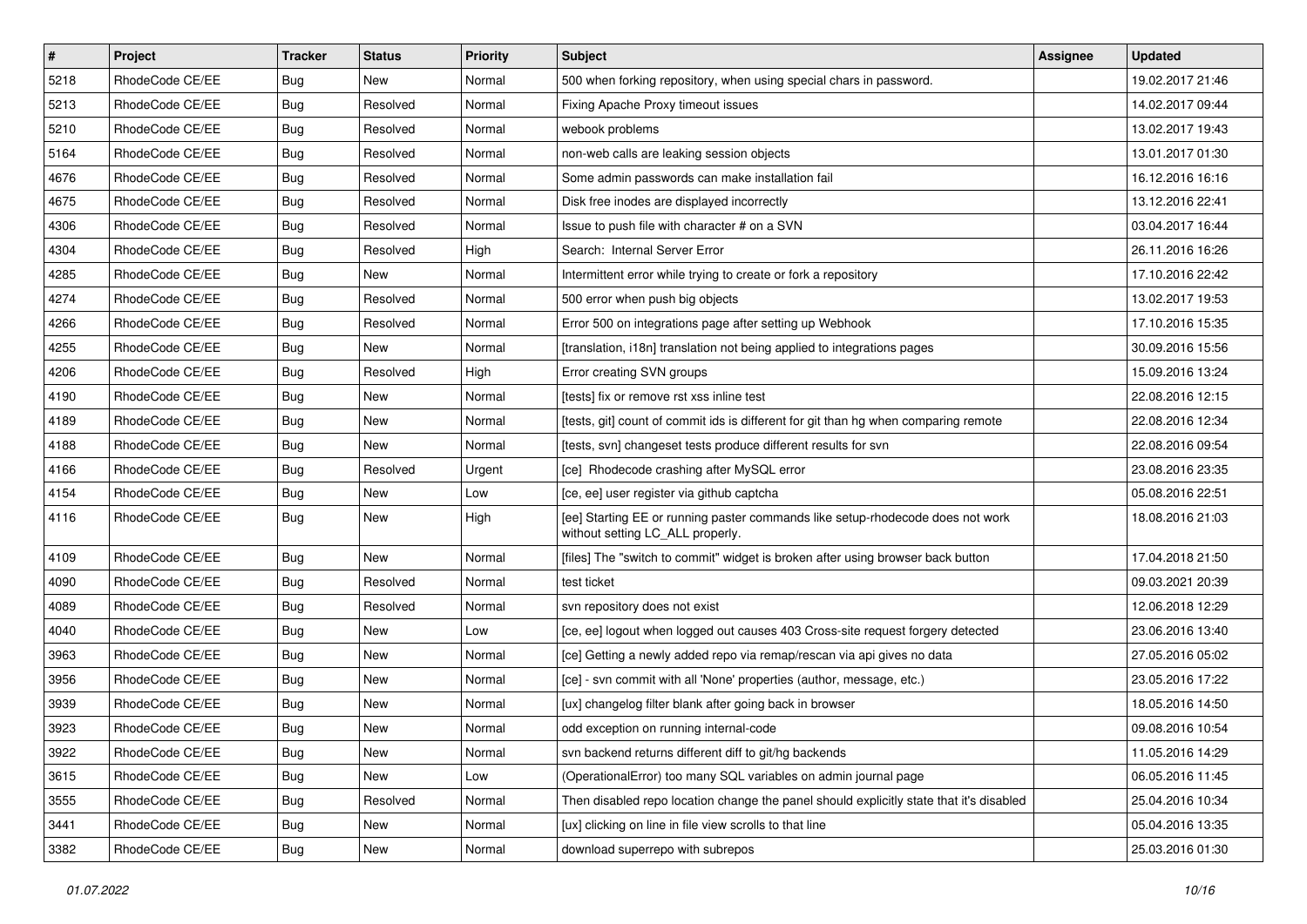| $\pmb{\#}$ | Project                  | <b>Tracker</b> | <b>Status</b> | Priority | <b>Subject</b>                                                            | <b>Assignee</b> | <b>Updated</b>   |
|------------|--------------------------|----------------|---------------|----------|---------------------------------------------------------------------------|-----------------|------------------|
| 3357       | RhodeCode CE/EE          | <b>Bug</b>     | Resolved      | Normal   | switch to sometimes fails to load files metadata                          |                 | 30.03.2016 10:56 |
| 3351       | RhodeCode CE/EE          | Bug            | New           | Normal   | Duplicate IP whitelist entry shows error flash                            |                 | 21.03.2016 15:54 |
| 3334       | RhodeCode CE/EE          | Bug            | New           | Normal   | Attempt to edit .coveragerc through the online file editor                |                 | 17.03.2016 13:49 |
| 3250       | RhodeCode CE/EE          | <b>Bug</b>     | New           | Normal   | Posting a comment message is very slow !                                  |                 | 17.03.2016 12:57 |
| 3022       | RhodeCode CE/EE          | Bug            | <b>New</b>    | Normal   | SVN support with repositories groups                                      |                 | 26.07.2016 18:25 |
| 2264       | RhodeCode CE/EE          | Bug            | Resolved      | Normal   | New user password change doesn't actually require a password change.      |                 | 12.08.2016 16:01 |
| 1404       | RhodeCode CE/EE          | Bug            | Resolved      | Normal   | clone of really huge git repo (4gb) causes pyro to explode                |                 | 07.02.2017 14:52 |
| 5535       | RhodeCode Control        | Bug            | New           | Normal   | improper rollback on upgrade failure                                      |                 | 09.02.2019 21:12 |
| 5501       | <b>RhodeCode Control</b> | Bug            | New           | Normal   | rccontrol throwing rccontrol.lib.exceptions.SupervisorFailedToStart       |                 | 19.05.2022 19:32 |
| 5531       | RhodeCode Tools          | Bug            | New           | Normal   | rhodecode-index: default cli opts overwrite given mapping file            |                 | 17.07.2020 17:36 |
| 5450       | RhodeCode Tools          | Bug            | New           | Normal   | rhodecode-api get_license_info no longer works                            |                 | 17.07.2018 15:01 |
| 4220       | RhodeCode Appenlight     | Feature        | New           | Low      | Search params allow sorting of result.                                    |                 | 06.09.2016 16:33 |
| 4071       | RhodeCode Appenlight     | Feature        | New           | Normal   | Allow for easy out-out of assigned permissions                            |                 | 05.07.2016 10:14 |
| 4064       | RhodeCode Appenlight     | Feature        | New           | Normal   | Create a multiple action feature for Reports and Logs lists               |                 | 30.06.2016 15:18 |
| 4063       | RhodeCode Appenlight     | Feature        | New           | Normal   | add option to specify custom value in dashboard select                    |                 | 30.06.2016 15:17 |
| 4062       | RhodeCode Appenlight     | Feature        | New           | Normal   | A way to see browser breakdown for an error                               |                 | 30.06.2016 15:16 |
| 4061       | RhodeCode Appenlight     | Feature        | New           | Normal   | Timezone for applications                                                 |                 | 30.06.2016 15:16 |
| 4060       | RhodeCode Appenlight     | Feature        | <b>New</b>    | Normal   | Replayable requests                                                       |                 | 30.06.2016 15:15 |
| 4059       | RhodeCode Appenlight     | Feature        | New           | Normal   | Server Monitoring                                                         |                 | 30.06.2016 15:15 |
| 4057       | RhodeCode Appenlight     | Feature        | New           | Normal   | Negation option for search filter                                         |                 | 30.06.2016 15:12 |
| 4056       | RhodeCode Appenlight     | Feature        | New           | Normal   | Optionally allow to filter graphs per machine in dashboard                |                 | 30.06.2016 15:12 |
| 4017       | RhodeCode Appenlight     | Feature        | New           | Low      | application logos need help                                               |                 | 14.06.2016 11:52 |
| 5643       | RhodeCode CE/EE          | Feature        | Resolved      | Low      | jump to bottom of review                                                  |                 | 30.04.2021 08:53 |
| 5642       | RhodeCode CE/EE          | Feature        | Resolved      | Normal   | pull request version column in commit list                                |                 | 30.04.2021 08:53 |
| 5641       | RhodeCode CE/EE          | Feature        | New           | Normal   | "Add draft" / (x) button usability                                        |                 | 30.11.2020 20:53 |
| 5638       | RhodeCode CE/EE          | Feature        | New           | Normal   | Add "Copy full url path" button                                           |                 | 05.02.2021 20:23 |
| 5637       | RhodeCode CE/EE          | Feature        | New           | Normal   | Clone URL templates - add per repository/namespace                        |                 | 29.10.2020 09:38 |
| 5635       | RhodeCode CE/EE          | Feature        | Resolved      | Normal   | Remember column sorted by of the "Pull Requests You Participate In" table |                 | 30.11.2020 22:30 |
| 5631       | RhodeCode CE/EE          | Feature        | New           | Normal   | Change target of PR                                                       |                 | 31.07.2020 17:05 |
| 5617       | RhodeCode CE/EE          | Feature        | New           | Normal   | Allow PRs to non-head bookmarks                                           |                 | 20.05.2020 12:25 |
| 5614       | RhodeCode CE/EE          | Feature        | Resolved      | Normal   | Show context function name in hg diffs                                    |                 | 23.04.2020 13:43 |
| 5613       | RhodeCode CE/EE          | Feature        | New           | Low      | Feature Request: Issue tracker link in new tab/window                     |                 | 03.10.2021 23:25 |
| 5611       | RhodeCode CE/EE          | Feature        | Resolved      | Normal   | Add information "is the pull request up to date?" in the PR page          |                 | 03.10.2021 23:24 |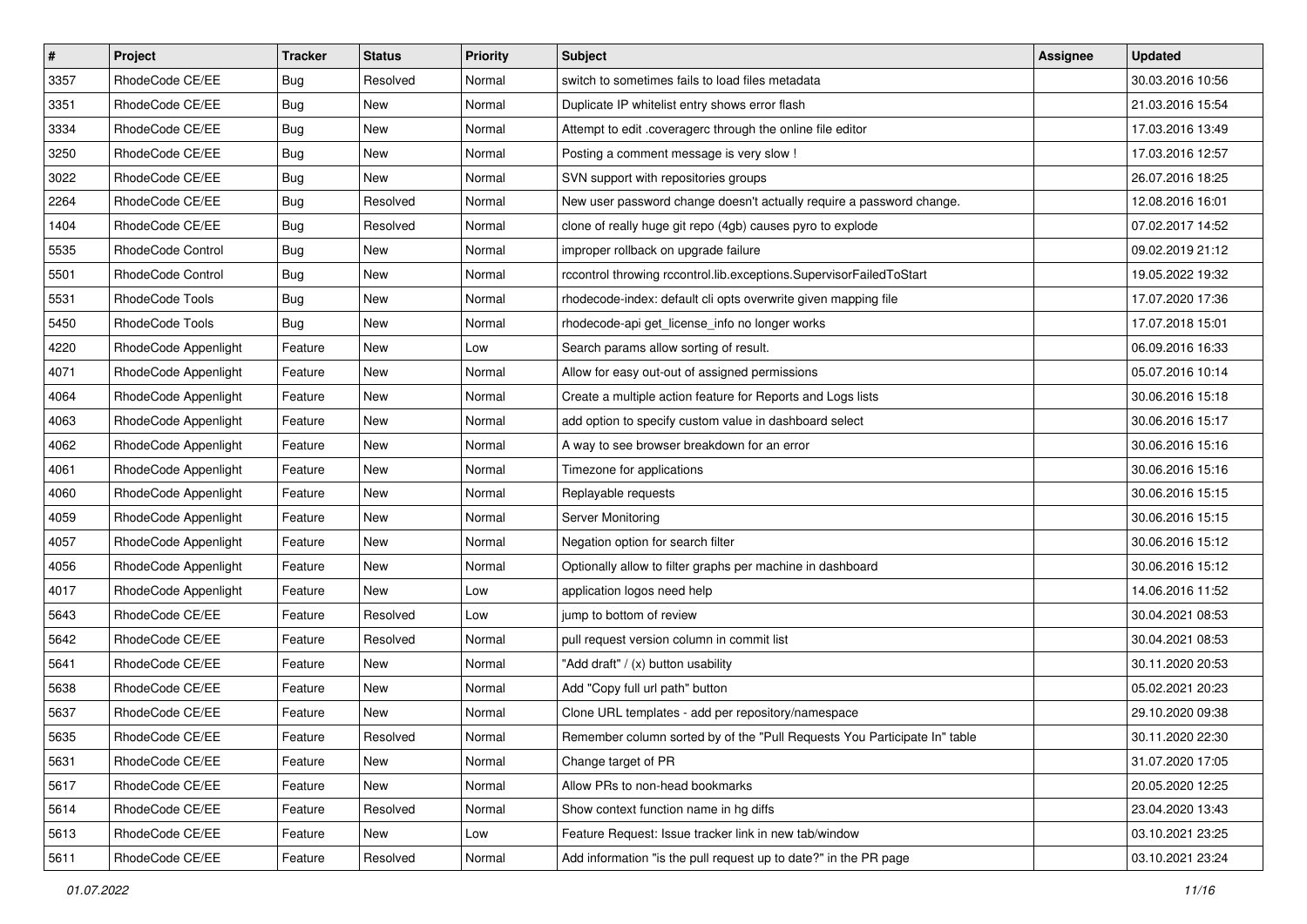| $\vert$ # | Project         | <b>Tracker</b> | <b>Status</b> | <b>Priority</b> | <b>Subject</b>                                                                                  | <b>Assignee</b> | <b>Updated</b>   |
|-----------|-----------------|----------------|---------------|-----------------|-------------------------------------------------------------------------------------------------|-----------------|------------------|
| 5603      | RhodeCode CE/EE | Feature        | Resolved      | Normal          | Code search - highlight matching search terms                                                   |                 | 30.03.2020 11:16 |
| 5601      | RhodeCode CE/EE | Feature        | Resolved      | Normal          | Default navigation should be by branch name not commit id                                       |                 | 04.06.2020 23:51 |
| 5600      | RhodeCode CE/EE | Feature        | New           | Normal          | Change default repository landing page                                                          |                 | 27.01.2021 01:04 |
| 5595      | RhodeCode CE/EE | Feature        | New           | Normal          | Group code review mail notification                                                             |                 | 03.03.2020 10:17 |
| 5586      | RhodeCode CE/EE | Feature        | New           | Normal          | @mention should be a link                                                                       |                 | 29.01.2020 11:46 |
| 5585      | RhodeCode CE/EE | Feature        | Resolved      | Normal          | Minimize downtime on rccontrol upgrade                                                          |                 | 27.03.2020 09:45 |
| 5584      | RhodeCode CE/EE | Feature        | New           | Normal          | "update pull request link" message on vcs client                                                |                 | 23.01.2020 10:32 |
| 5583      | RhodeCode CE/EE | Feature        | Resolved      | Normal          | rcextensions hook for pull request comment                                                      |                 | 23.04.2020 13:42 |
| 5574      | RhodeCode CE/EE | Feature        | Resolved      | Normal          | hg: Information for external hooks                                                              |                 | 30.07.2020 15:40 |
| 5552      | RhodeCode CE/EE | Feature        | New           | High            | PR dependency across repos                                                                      |                 | 22.06.2019 01:15 |
| 5543      | RhodeCode CE/EE | Feature        | New           | Normal          | Repo API should have equivalent get_repo_audit_logs() to User API call<br>get_user_audit_logs() |                 | 26.02.2019 12:22 |
| 5536      | RhodeCode CE/EE | Feature        | Resolved      | Low             | Ability to disable server-side SSH key generation                                               |                 | 28.02.2019 13:52 |
| 5520      | RhodeCode CE/EE | Feature        | Resolved      | Normal          | Show the head commits shas when the merge is prevented due to multiple heads                    |                 | 28.02.2019 13:52 |
| 5511      | RhodeCode CE/EE | Feature        | New           | Normal          | New feature to synchronize the fork with the remote repo from the summary page                  |                 | 13.11.2018 01:23 |
| 5504      | RhodeCode CE/EE | Feature        | New           | Normal          | Buttons to copy commit hash and to expand the commit message in the repo<br>summary view        |                 | 26.10.2018 00:59 |
| 5469      | RhodeCode CE/EE | Feature        | Resolved      | Normal          | elastisearch > 2.x not supported ?                                                              |                 | 21.01.2020 02:19 |
| 5396      | RhodeCode CE/EE | Feature        | Resolved      | Normal          | Merge state with shadow repo should be created during pull request                              |                 | 12.10.2017 21:57 |
| 5321      | RhodeCode CE/EE | Feature        | Resolved      | Normal          | Audit logs                                                                                      |                 | 21.06.2017 12:49 |
| 5316      | RhodeCode CE/EE | Feature        | In Progress   | Normal          | UI should provide checkout URL for a SVN path                                                   |                 | 06.11.2017 21:59 |
| 5289      | RhodeCode CE/EE | Feature        | New           | High            | Ability to Upload/Replace a file using the UI                                                   |                 | 22.09.2017 10:29 |
| 5278      | RhodeCode CE/EE | Feature        | New           | Normal          | Require support for git repositories of the form git://                                         |                 | 13.04.2017 15:20 |
| 5273      | RhodeCode CE/EE | Feature        | New           | Normal          | Comment status                                                                                  |                 | 07.04.2017 13:10 |
| 5272      | RhodeCode CE/EE | Feature        | Resolved      | Normal          | Pull Request checklist                                                                          |                 | 21.01.2020 02:09 |
| 5271      | RhodeCode CE/EE | Feature        | New           | Normal          | Private comments                                                                                |                 | 07.04.2017 12:01 |
| 5256      | RhodeCode CE/EE | Feature        | New           | Normal          | Last repository access time.                                                                    |                 | 23.03.2017 16:34 |
| 5187      | RhodeCode CE/EE | Feature        | Resolved      | Normal          | changelog dynamic loading of commits                                                            |                 | 12.06.2018 12:31 |
| 4301      | RhodeCode CE/EE | Feature        | New           | Normal          | [API] toggle force_password_reset in api for Idap users                                         |                 | 28.10.2016 15:43 |
| 4272      | RhodeCode CE/EE | Feature        | New           | Normal          | Better SPAM protection                                                                          |                 | 12.10.2016 11:14 |
| 4226      | RhodeCode CE/EE | Feature        | New           | Normal          | [settings, system info] add VCS and Channelstream status to System Info                         |                 | 14.09.2016 16:45 |
| 4222      | RhodeCode CE/EE | Feature        | New           | Normal          | Configurable detection of READMEs                                                               |                 | 09.09.2016 10:05 |
| 4207      | RhodeCode CE/EE | Feature        | Resolved      | Normal          | Support for obsolescence markers in changelog UI                                                |                 | 19.05.2017 16:14 |
| 4192      | RhodeCode CE/EE | Feature        | Resolved      | Normal          | [ce, ee] slack/hipchat integrations group commits by branch pushed                              |                 | 09.09.2016 19:01 |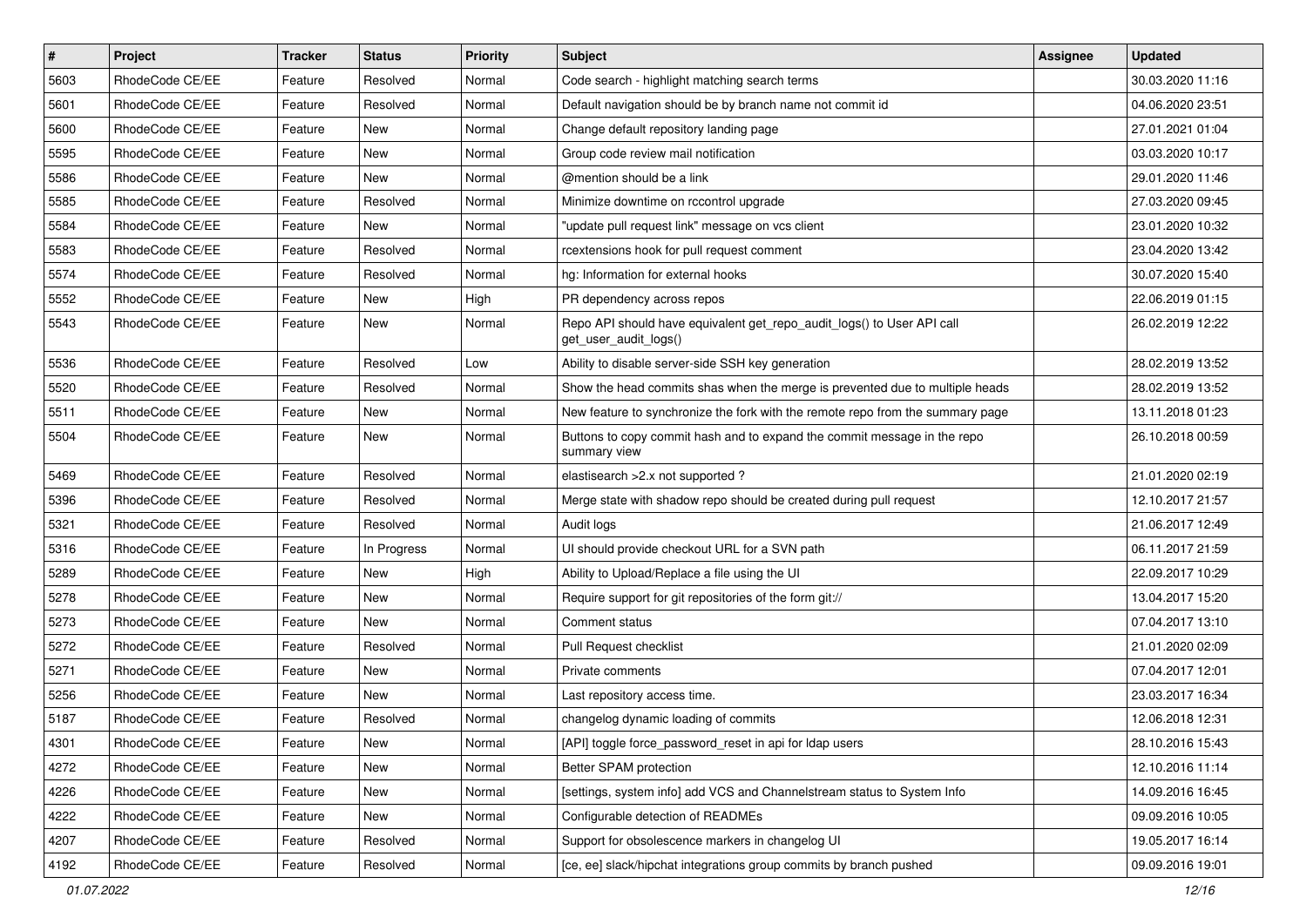| $\pmb{\#}$ | <b>Project</b>           | <b>Tracker</b> | <b>Status</b> | <b>Priority</b> | Subject                                                                                          | Assignee | <b>Updated</b>   |
|------------|--------------------------|----------------|---------------|-----------------|--------------------------------------------------------------------------------------------------|----------|------------------|
| 4191       | RhodeCode CE/EE          | Feature        | New           | Normal          | Add custom Image logo option to header                                                           |          | 22.08.2016 14:49 |
| 4182       | RhodeCode CE/EE          | Feature        | New           | Normal          | add direct link from notification to corresponding PR                                            |          | 19.08.2016 12:35 |
| 4144       | RhodeCode CE/EE          | Feature        | New           | Normal          | [ux] improve enable/disable of notifications                                                     |          | 02.08.2016 17:19 |
| 4044       | RhodeCode CE/EE          | Feature        | Resolved      | Normal          | Branch permissions                                                                               |          | 30.08.2018 09:48 |
| 3999       | RhodeCode CE/EE          | Feature        | Resolved      | Normal          | Add `send account information` to user creation page                                             |          | 28.06.2016 15:22 |
| 3981       | RhodeCode CE/EE          | Feature        | Resolved      | Normal          | Add cloud hosting like Gitlab, GitHub                                                            |          | 02.03.2020 09:14 |
| 3980       | RhodeCode CE/EE          | Feature        | New           | Normal          | Add CI engine                                                                                    |          | 05.06.2016 21:32 |
| 3979       | RhodeCode CE/EE          | Feature        | New           | Normal          | Add kanban board                                                                                 |          | 05.06.2016 21:20 |
| 3978       | RhodeCode CE/EE          | Feature        | New           | Normal          | Add bug tracker                                                                                  |          | 05.06.2016 21:20 |
| 3977       | RhodeCode CE/EE          | Feature        | <b>New</b>    | Normal          | Wiki                                                                                             |          | 05.06.2016 21:11 |
| 3486       | RhodeCode CE/EE          | Feature        | <b>New</b>    | Normal          | expose origin of permission in perm dict for users                                               |          | 06.06.2016 10:54 |
| 3472       | RhodeCode CE/EE          | Feature        | New           | Normal          | Expose unified hooks that can be used in SSH backend                                             |          | 14.04.2016 17:54 |
| 3460       | RhodeCode CE/EE          | Feature        | New           | Normal          | [ux, frontend] hide "show more" button when there is nothing more to show                        |          | 11.04.2016 13:37 |
| 3455       | RhodeCode CE/EE          | Feature        | New           | Normal          | [ux] commit message search should render entire commit message                                   |          | 07.04.2016 17:50 |
| 3440       | RhodeCode CE/EE          | Feature        | <b>New</b>    | Normal          | [design, ux] mock-up user interface for adding a branch/bookmark                                 |          | 05.04.2016 09:21 |
| 3373       | RhodeCode CE/EE          | Feature        | New           | Normal          | Allow to create Bookmarks and Branches from UI                                                   |          | 05.04.2016 09:21 |
| 2882       | RhodeCode CE/EE          | Feature        | New           | Normal          | Bulk comment submit                                                                              |          | 17.03.2016 17:50 |
| 2817       | RhodeCode CE/EE          | Feature        | Resolved      | Normal          | Make largefiles downloadable from the interface                                                  |          | 27.03.2017 14:04 |
| 2539       | RhodeCode CE/EE          | Feature        | Feedback      | Normal          | Recursive deletion of resources                                                                  |          | 20.04.2016 08:52 |
| 1457       | RhodeCode CE/EE          | Feature        | New           | Normal          | add allow permissions inheritance on repo groups                                                 |          | 22.09.2017 10:27 |
| 148        | RhodeCode CE/EE          | Feature        | New           | Normal          | [comments] Add per file and multiline comments in a changeset                                    |          | 25.05.2016 10:20 |
| 5582       | <b>RhodeCode Control</b> | Feature        | <b>New</b>    | Normal          | Add the version number of a PR in the HTTP API                                                   |          | 15.01.2020 10:45 |
| 5534       | RhodeCode Control        | Feature        | <b>New</b>    | Normal          | extract/preload subcommand                                                                       |          | 14.02.2019 14:45 |
| 5533       | RhodeCode Control        | Feature        | In Progress   | Normal          | Support busybox tar                                                                              |          | 09.02.2019 22:09 |
| 5591       | Documentation            | Support        | New           | Normal          | documentation typo                                                                               |          | 04.02.2020 19:43 |
| 5529       | Documentation            | Support        | New           | Normal          | Documentation does not detail watched repositories                                               |          | 07.02.2019 00:16 |
| 5423       | Documentation            | Support        | Resolved      | Normal          | API-Documentation for Method "create_repo_group" faulty                                          |          | 22.01.2018 16:23 |
| 5237       | Documentation            | Support        | New           | Normal          | documentation for DR                                                                             |          | 06.03.2017 23:34 |
| 5677       | RhodeCode CE/EE          | Support        | New           | Normal          | PR cross merge                                                                                   |          | 28.01.2022 16:59 |
| 5639       | RhodeCode CE/EE          | Support        | New           | High            | 500 Internal Server Error   The server has either erred  after importing Database<br>from backup |          | 22.11.2020 09:15 |
| 5618       | RhodeCode CE/EE          | Support        | New           | Normal          | Getting HTTP 502 Bad Gateway when trying to push (or clone) on a slow network                    |          | 27.05.2020 21:56 |
| 5609       | RhodeCode CE/EE          | Support        | Resolved      | Normal          | Change git diff algorithm                                                                        |          | 31.03.2020 22:08 |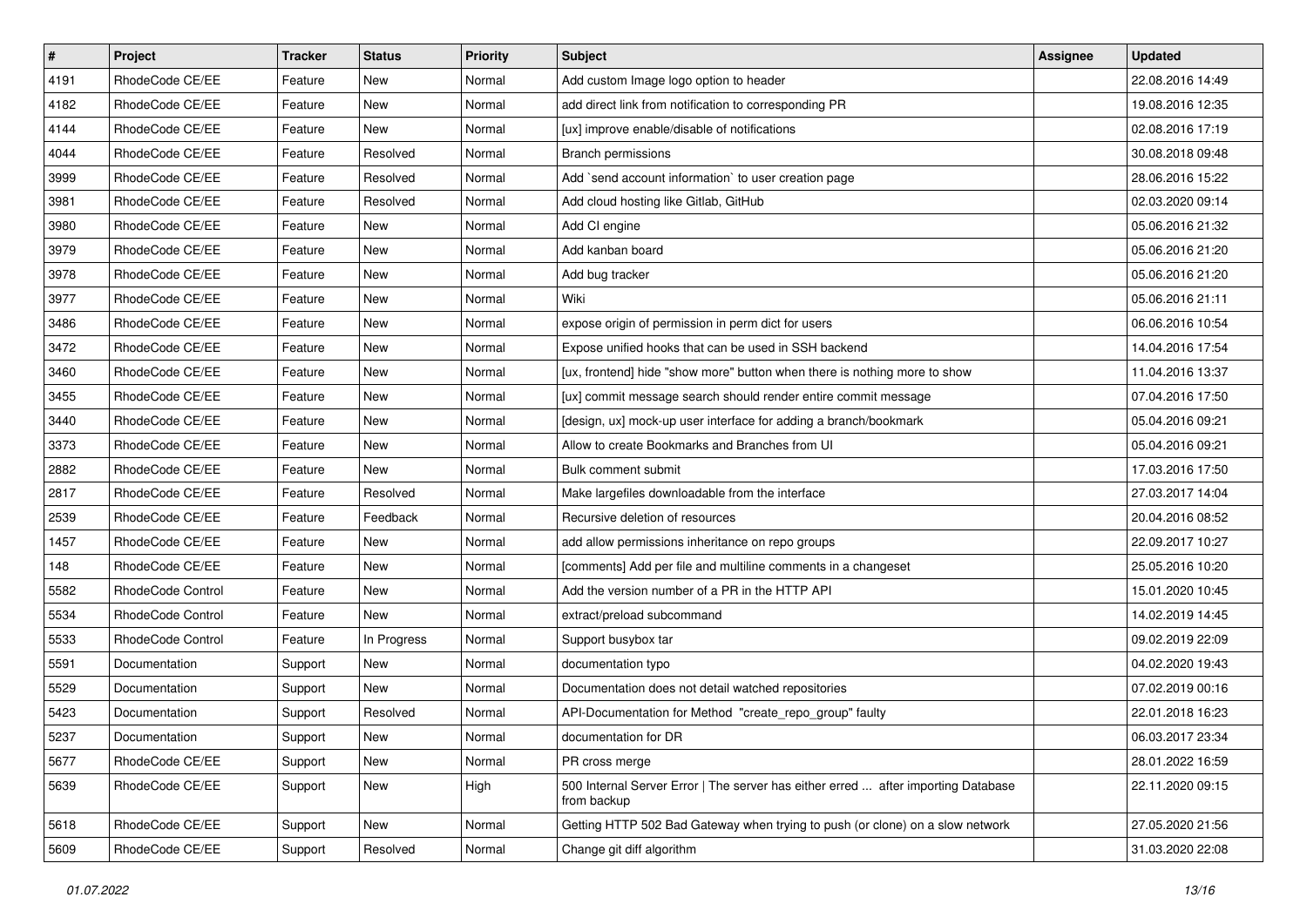| $\#$ | Project         | <b>Tracker</b> | <b>Status</b> | <b>Priority</b> | <b>Subject</b>                                                                                                                    | Assignee | <b>Updated</b>   |
|------|-----------------|----------------|---------------|-----------------|-----------------------------------------------------------------------------------------------------------------------------------|----------|------------------|
| 5593 | RhodeCode CE/EE | Support        | New           | Normal          | SSH connections                                                                                                                   |          | 17.02.2020 16:18 |
| 5554 | RhodeCode CE/EE | Support        | Resolved      | Normal          | How to increase number of commits shown in pagination on dashboard and<br>changelog                                               |          | 21.01.2020 02:08 |
| 5546 | RhodeCode CE/EE | Support        | Resolved      | Normal          | experiments with mercurial 4.9                                                                                                    |          | 26.03.2019 09:23 |
| 5544 | RhodeCode CE/EE | Support        | Resolved      | Normal          | Use of authentication token with LDAP account results in account lockout when max<br>bad password attempts are configured in LDAP |          | 27.02.2019 10:09 |
| 5541 | RhodeCode CE/EE | Support        | <b>New</b>    | Normal          | <b>SVN Settings: Repository Patterns</b>                                                                                          |          | 16.12.2019 15:35 |
| 5527 | RhodeCode CE/EE | Support        | New           | Normal          | API: expose human readable failure reason                                                                                         |          | 30.01.2019 17:43 |
| 5503 | RhodeCode CE/EE | Support        | <b>New</b>    | Normal          | failed to upgrade to 4.13.3                                                                                                       |          | 06.11.2018 18:28 |
| 5499 | RhodeCode CE/EE | Support        | <b>New</b>    | Normal          | ERROR [celery.worker.consumer.consumer] consumer: Cannot connect                                                                  |          | 11.09.2018 08:39 |
| 5497 | RhodeCode CE/EE | Support        | New           | Normal          | hg push hangs                                                                                                                     |          | 30.08.2018 22:15 |
| 5496 | RhodeCode CE/EE | Support        | New           | Normal          | database migration 4.11.6 mysql to 4.12.4 postgres                                                                                |          | 27.08.2018 21:17 |
| 5495 | RhodeCode CE/EE | Support        | New           | Normal          | Idap to crowd users_groups sync source                                                                                            |          | 10.09.2018 22:09 |
| 5491 | RhodeCode CE/EE | Support        | New           | Urgent          | Upgrade RhodeCode Community + VCSSERVER from 4.10.4 to 4.12.4, pull request<br>stop working with reviewers                        |          | 30.08.2018 09:47 |
| 5484 | RhodeCode CE/EE | Support        | New           | Normal          | Setting up ssh, remote hg not found                                                                                               |          | 06.07.2018 23:41 |
| 5468 | RhodeCode CE/EE | Support        | New           | Normal          | Check logic for updating last commit for repository groups                                                                        |          | 30.08.2018 09:47 |
| 5395 | RhodeCode CE/EE | Support        | Resolved      | Normal          | Svn protocols and performance                                                                                                     |          | 04.04.2019 18:08 |
| 5394 | RhodeCode CE/EE | Support        | New           | Normal          | SVN to Git / Mercurial Migration                                                                                                  |          | 03.10.2017 09:29 |
| 5375 | RhodeCode CE/EE | Support        | Resolved      | Normal          | How do I configure "Go to" to just search repository names?                                                                       |          | 16.08.2017 18:00 |
| 5269 | RhodeCode CE/EE | Support        | New           | Normal          | Upgrade from RC EE 3.7.1 to RC EE 4.x                                                                                             |          | 29.06.2017 19:36 |
| 5255 | RhodeCode CE/EE | Support        | New           | Normal          | I can't access issues created by me from mail                                                                                     |          | 04.04.2017 11:28 |
| 4677 | RhodeCode CE/EE | Support        | Resolved      | High            | API get_repo_refs not working?                                                                                                    |          | 19.12.2016 11:46 |
| 4303 | RhodeCode CE/EE | Support        | New           | Normal          | rhodecode instance                                                                                                                |          | 08.11.2016 16:32 |
| 4252 | RhodeCode CE/EE | Support        | New           | Normal          | Backup & Recovery                                                                                                                 |          | 07.10.2016 19:47 |
| 4227 | RhodeCode CE/EE | Support        | Resolved      | Normal          | VBScript files detected as text/plain - no syntax highlighting                                                                    |          | 14.09.2016 22:38 |
| 4081 | RhodeCode CE/EE | Support        | Resolved      | Normal          | Receiving server 500 error when trying to clone repo from windows client using<br>eclipse                                         |          | 12.07.2016 14:30 |
| 3967 | RhodeCode CE/EE | Support        | In Progress   | Normal          | Server 500 error                                                                                                                  |          | 11.08.2016 13:39 |
| 3364 | RhodeCode CE/EE | Support        | New           | High            | Allow Specifying the Commit Message for Pull Request Merges                                                                       |          | 17.04.2018 21:51 |
| 3332 | RhodeCode CE/EE | Support        | New           | Normal          | LDAP settings page: Add button "test connection"                                                                                  |          | 17.03.2016 10:23 |
| 5408 | Documentation   | Task           | Resolved      | Low             | Upate nginx documentation for non standard SSL port                                                                               |          | 12.07.2018 23:21 |
| 737  | Documentation   | Task           | New           | Normal          | What is an extra field and how do you add it?                                                                                     |          | 01.07.2016 14:15 |
| 5537 | RhodeCode CE/EE | Task           | Resolved      | Normal          | Add owner to create_pull_request API                                                                                              |          | 28.02.2019 13:52 |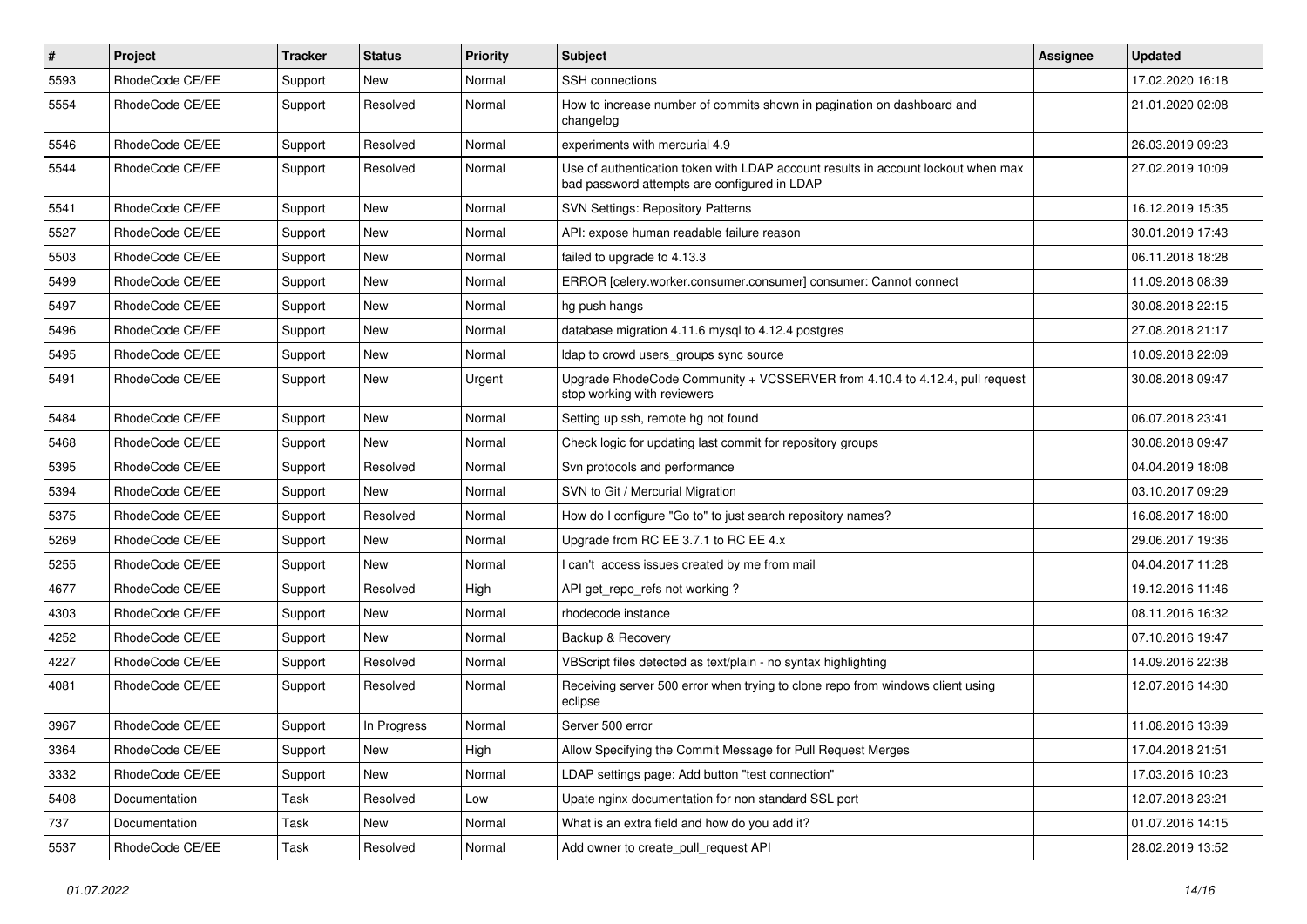| $\vert$ # | Project         | <b>Tracker</b> | <b>Status</b> | <b>Priority</b> | <b>Subject</b>                                                                                        | <b>Assignee</b> | <b>Updated</b>   |
|-----------|-----------------|----------------|---------------|-----------------|-------------------------------------------------------------------------------------------------------|-----------------|------------------|
| 5404      | RhodeCode CE/EE | Task           | New           | Normal          | Add an option to detach review rules when deleting an user                                            |                 | 22.11.2017 11:23 |
| 5400      | RhodeCode CE/EE | Task           | <b>New</b>    | Normal          | User group - subgroup support                                                                         |                 | 06.11.2017 22:00 |
| 5391      | RhodeCode CE/EE | Task           | Resolved      | High            | Secure Email change                                                                                   |                 | 17.04.2018 21:50 |
| 5343      | RhodeCode CE/EE | Task           | Resolved      | Normal          | SSH key management and SSH support                                                                    |                 | 18.08.2017 23:50 |
| 5265      | RhodeCode CE/EE | Task           | Resolved      | Normal          | Enable phases support                                                                                 |                 | 11.05.2017 11:10 |
| 5235      | RhodeCode CE/EE | Task           | Resolved      | Normal          | relative image support                                                                                |                 | 10.03.2017 23:37 |
| 5229      | RhodeCode CE/EE | Task           | Resolved      | Normal          | add support for https://clipboardjs.com/                                                              |                 | 21.01.2020 02:19 |
| 5225      | RhodeCode CE/EE | Task           | Resolved      | Normal          | add tag of author/contribitor to comments                                                             |                 | 11.05.2017 11:10 |
| 5221      | RhodeCode CE/EE | Task           | Resolved      | Normal          | Missing comment type in emails                                                                        |                 | 19.02.2017 21:46 |
| 5207      | RhodeCode CE/EE | Task           | Resolved      | Low             | Release 4.6.1                                                                                         |                 | 13.02.2017 18:04 |
| 5203      | RhodeCode CE/EE | Task           | Resolved      | Normal          | optimise large repos speed                                                                            |                 | 08.09.2017 16:10 |
| 5202      | RhodeCode CE/EE | Task           | Resolved      | Normal          | run git gc and git repack on GIT repos when we have a scheduler via celery in<br>pyramid              |                 | 04.12.2017 20:49 |
| 5201      | RhodeCode CE/EE | Task           | Resolved      | Normal          | API: implement describe-methods                                                                       |                 | 13.02.2017 15:57 |
| 5200      | RhodeCode CE/EE | Task           | New           | Normal          | investigate search improvements                                                                       |                 | 16.12.2019 16:04 |
| 5198      | RhodeCode CE/EE | Task           | Resolved      | Normal          | remove pyro4 from enterprise                                                                          |                 | 07.02.2017 19:28 |
| 5184      | RhodeCode CE/EE | Task           | Resolved      | Normal          | bump pyramid to 1.7.X                                                                                 |                 | 06.02.2017 21:50 |
| 4678      | RhodeCode CE/EE | Task           | Resolved      | Normal          | Release 4.5.2                                                                                         |                 | 19.12.2016 17:32 |
| 4669      | RhodeCode CE/EE | Task           | <b>New</b>    | Normal          | disable pytest sugar on nix-build                                                                     |                 | 01.12.2016 12:52 |
| 4666      | RhodeCode CE/EE | Task           | Resolved      | Normal          | Bump git and mercurial to latest versions                                                             |                 | 02.12.2016 19:01 |
| 4312      | RhodeCode CE/EE | Task           | <b>New</b>    | Normal          | Storage location changes                                                                              |                 | 11.07.2017 13:31 |
| 4305      | RhodeCode CE/EE | Task           | Resolved      | Normal          | Meta-tagging could be excluded from limit                                                             |                 | 09.11.2016 19:27 |
| 4299      | RhodeCode CE/EE | Task           | New           | Normal          | TEMPLATE repo groups                                                                                  |                 | 22.09.2017 10:26 |
| 4290      | RhodeCode CE/EE | Task           | New           | Normal          | Allow to transplant the review status to merged commits                                               |                 | 17.04.2018 21:50 |
| 4283      | RhodeCode CE/EE | Task           | Resolved      | Normal          | bump whoosh to 2.7.4 release                                                                          |                 | 13.12.2016 21:08 |
| 4235      | RhodeCode CE/EE | Task           | Resolved      | High            | Support GIT LFS server                                                                                |                 | 23.03.2017 17:24 |
| 4216      | RhodeCode CE/EE | Task           | New           | Normal          | [ux, renderers] implement consistent rendering for text fields                                        |                 | 06.09.2016 11:46 |
| 4169      | RhodeCode CE/EE | Task           | Resolved      | Normal          | re-architecture celery support                                                                        |                 | 17.11.2017 19:21 |
| 4163      | RhodeCode CE/EE | Task           | New           | Normal          | [ce, ee] celery refactor + upgrade                                                                    |                 | 15.08.2016 12:32 |
| 4151      | RhodeCode CE/EE | Task           | Resolved      | Normal          | [packaging] Subversion to current 1.9.X                                                               |                 | 09.09.2016 10:18 |
| 4140      | RhodeCode CE/EE | Task           | Resolved      | Normal          | Check middleware chain status, and Verify that special middleware is catching<br>exceptions correctly |                 | 23.08.2016 12:13 |
| 4108      | RhodeCode CE/EE | Task           | Resolved      | Normal          | Release 4.2.2                                                                                         |                 | 14.10.2016 13:08 |
| 4051      | RhodeCode CE/EE | Task           | New           | Normal          | [ux, renderering] Consistent formatting on text fields.                                               |                 | 22.09.2017 10:27 |